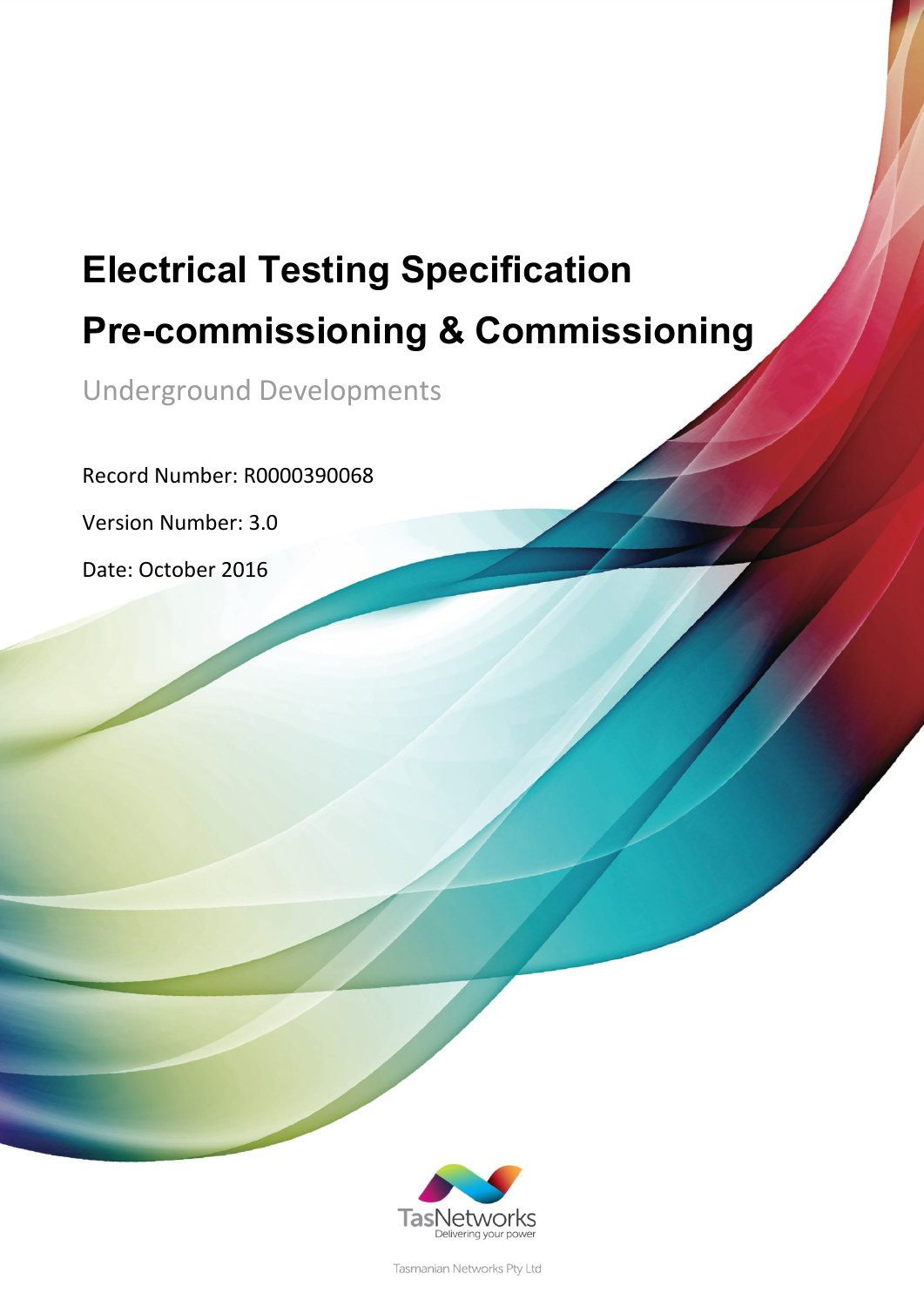### **Authorisations**

| <b>Action</b> | Name and title                                    | Date       |
|---------------|---------------------------------------------------|------------|
| Prepared by   | James Goodger - Substations Asset Engineer        | 08.04.2016 |
| Reviewed by   | Jarad Hughes - Substations Asset Engineer         | 08.04.2016 |
| Authorised by | Angus Ketley - Asset Engineering Leader - Primary | 08.04.2016 |
| Review cycle  | 1 Year                                            |            |

### **Document control**

| <b>Date</b> | <b>Version</b> | <b>Description</b>                                                                                                                                                                                                    | <b>Author</b>       | <b>Approved by</b> |
|-------------|----------------|-----------------------------------------------------------------------------------------------------------------------------------------------------------------------------------------------------------------------|---------------------|--------------------|
| 15.02.2016  | 1.0            | <b>Original Version</b>                                                                                                                                                                                               | Greg Hall           | Angus Ketley       |
| 08.04.2016  | 2.0            | Alignment with Final<br>commissioning Process                                                                                                                                                                         | James Goodger       | Angus Ketley       |
| 30.09.2016  | 3.0            | title.<br>Updated<br>document<br>Updated<br>nomenclature<br>to<br>include<br>commercial<br>and<br>industrial<br>subdivision.<br>Updated<br>testing<br>process<br>Included<br>flow.<br>Test<br>Certificate UD-E-TC-006 | <b>Frank Pontes</b> | Angus Ketley       |
|             |                |                                                                                                                                                                                                                       |                     |                    |
|             |                |                                                                                                                                                                                                                       |                     |                    |

### **Responsibilities**

This document is the responsibility of Engineering and Design, Tasmanian Networks Pty Ltd, ABN 24 167 357 299 (hereafter referred to as "TasNetworks").

© Tasmanian Networks Pty Ltd 2015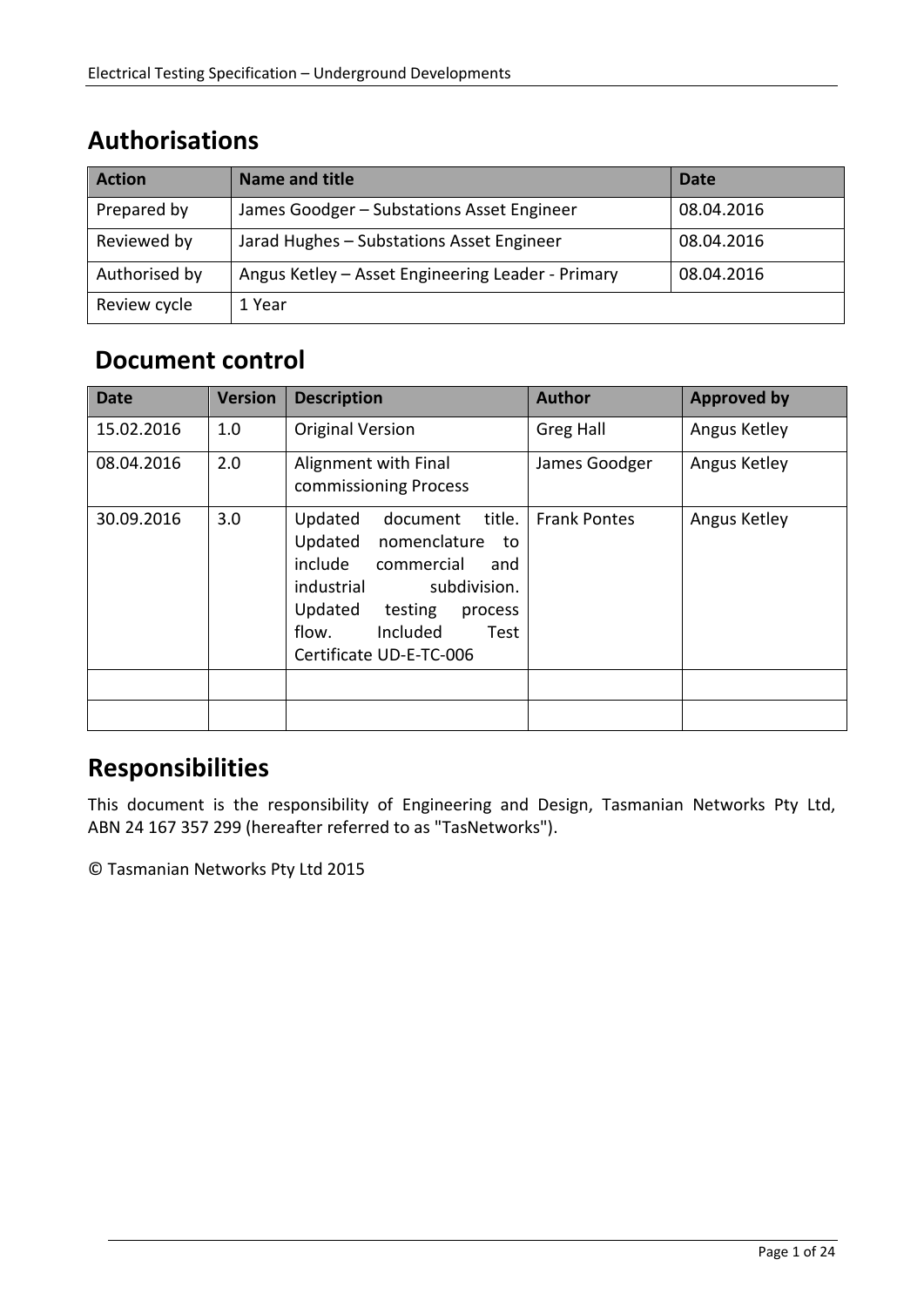# **Table of contents**

| 1.  |       |  |  |
|-----|-------|--|--|
| 2.  |       |  |  |
| 3.  |       |  |  |
| 4.  |       |  |  |
| 5.  |       |  |  |
| 6.  |       |  |  |
| 7.  |       |  |  |
| 8.  |       |  |  |
|     | 8.1   |  |  |
|     | 8.2   |  |  |
|     | 8.3   |  |  |
|     | 8.3.1 |  |  |
|     | 8.3.2 |  |  |
|     | 8.3.3 |  |  |
| 9.  |       |  |  |
| 10. |       |  |  |
| 11. |       |  |  |
| 12. |       |  |  |
|     |       |  |  |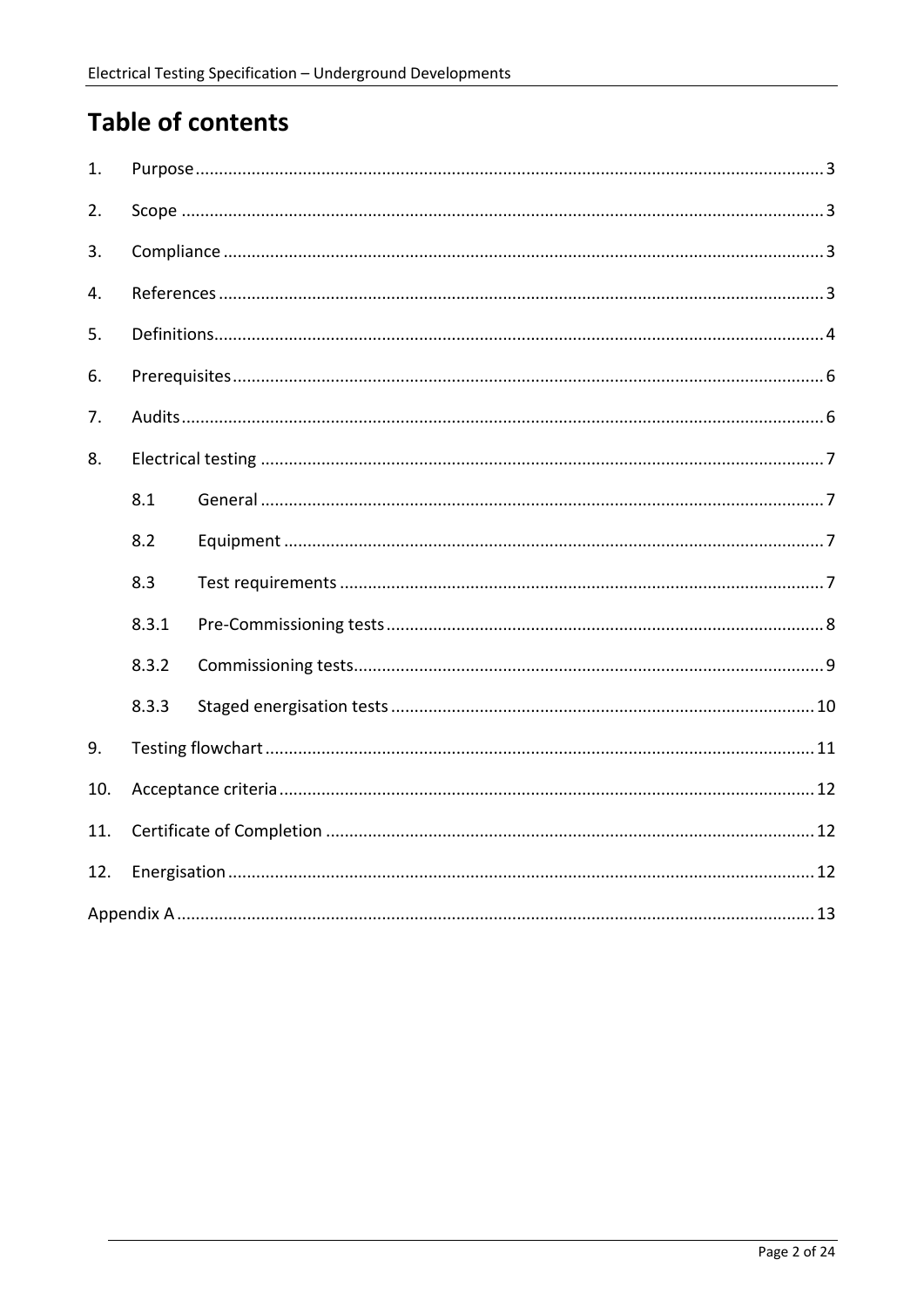### **1. Purpose**

This document defines the minimum electrical testing requirements for electrical infrastructure associated with Underground Developments that will be connected to TasNetworks' distribution network.

## **2. Scope**

This document covers the electrical testing requirements for the following infrastructure:

- High voltage underground cables
- High voltage cable terminations
- Kiosk substations
- Low voltage underground cables
- Low voltage cable terminations
- Low voltage cabinets
- Low voltage turrets
- Earthing systems
- Public lighting

### **3. Compliance**

Unless prior approval has been provided by TasNetworks for an alternative testing methodology, the Developer shall comply fully with the requirements of this document.

### **4. References**

This specification should be read, where applicable, in conjunction with the following documents:

- Specification for URD Design R393265
- Distribution design standard: Kiosk Substations R392029
- Distribution design standard Public Lighting R391752
- Distribution design standard: Underground system R392089
- UD Construction Specifications R561368
- Construction Audit Process R389952
- Construction Audit Checklist R389973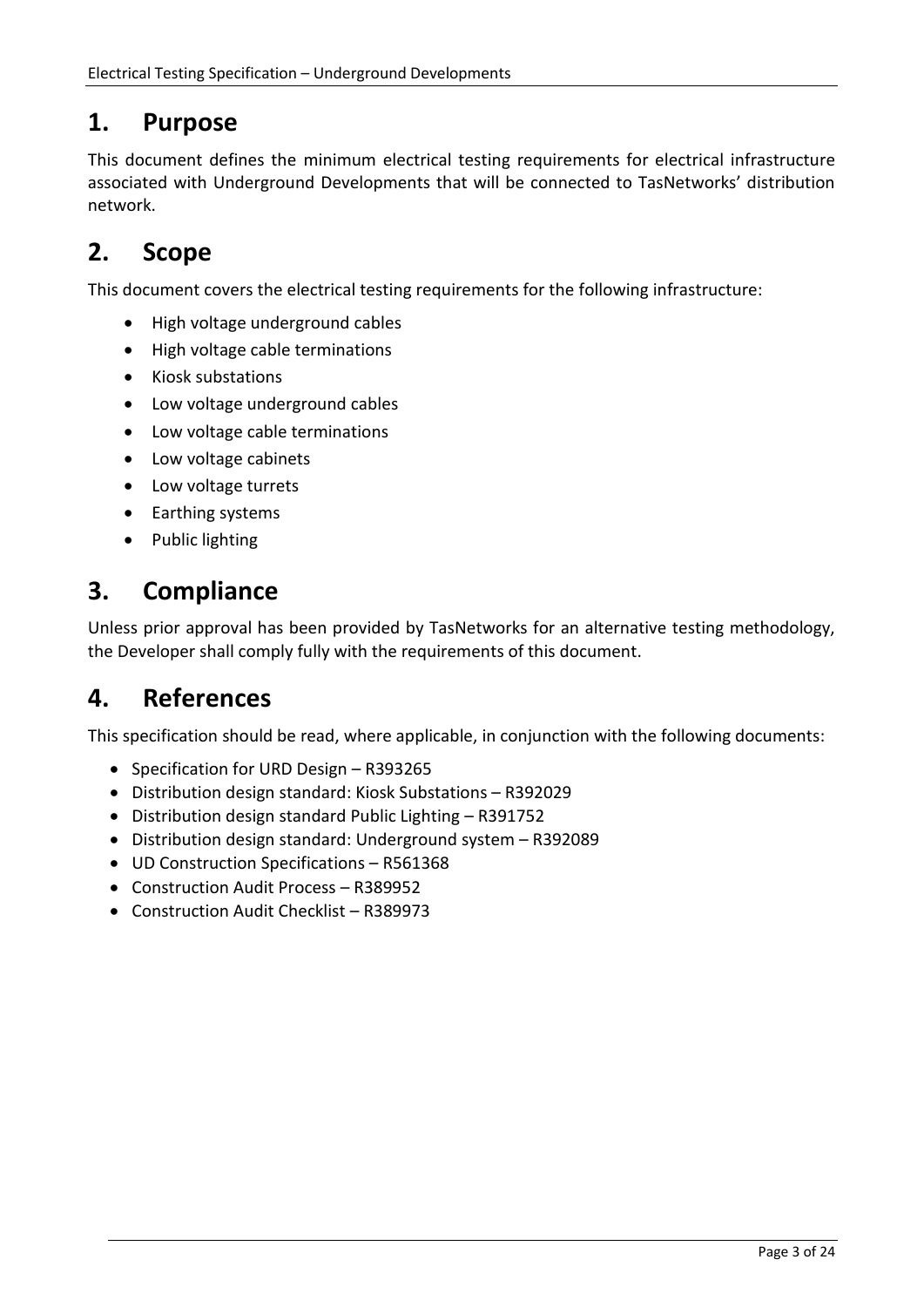# **5. Definitions**

| <b>AC</b>                    | Alternating current                                                                                                                                                                                                           |
|------------------------------|-------------------------------------------------------------------------------------------------------------------------------------------------------------------------------------------------------------------------------|
| <b>As-built Plan</b>         | The Development plan that incorporate and variations or additions<br>that occurred during construction.                                                                                                                       |
| <b>Auditor</b>               | An employee or representative of TasNetworks engaged for the<br>purposes of undertaking an audit of an installation, or activities<br>related to an installation.                                                             |
| <b>Audits</b>                | An inspection or review undertaken for the purposes of making an<br>assessment of compliance.                                                                                                                                 |
| Authorisation                | A legal approval or consent to perform a task related to the<br>Development.                                                                                                                                                  |
| <b>Cabinet</b>               | A steel box mounted at ground level for the termination of low<br>voltage mains cables and to enclose service fuses and other devices<br>for control. Similar in principle to a turret but of greater electrical<br>capacity. |
| <b>Cable</b>                 | One or two or more insulated cores laid up together with fillings,<br>reinforcements and protective coverings.                                                                                                                |
| <b>Commissioning test</b>    | Electrical tests to be completed during the final commissioning<br>process immediately prior to energisation                                                                                                                  |
| <b>Consumer installation</b> | The electrical system owned and operated by an electricity consumer<br>for the purpose of utilising electricity, normally contained within the<br>consumer's premises.                                                        |
| <b>Designer</b>              | The company/person undertaking the design for the Development.                                                                                                                                                                |
| <b>Developer</b>             | Any party external to TasNetworks and its representatives who is<br>undertaking electrical work.                                                                                                                              |
| Development                  | Work in predefined location where the Developer has formed an<br>agreement with TasNetworks.                                                                                                                                  |
| Micro-Ohm test               | A test of electrical resistance where the resistance is very low<br>typically, micro to milli ohms.                                                                                                                           |
| <b>Electrical testing</b>    | Any electrical testing undertaken on electrical infrastructure related to<br>the Development for the purposes of demonstrating that the<br>infrastructure is fit for energisation.                                            |
| <b>Final Commissioning</b>   | Final process to conclude all necessary tests to be undertaken in both<br>isolation and stage energisation prior to hand over                                                                                                 |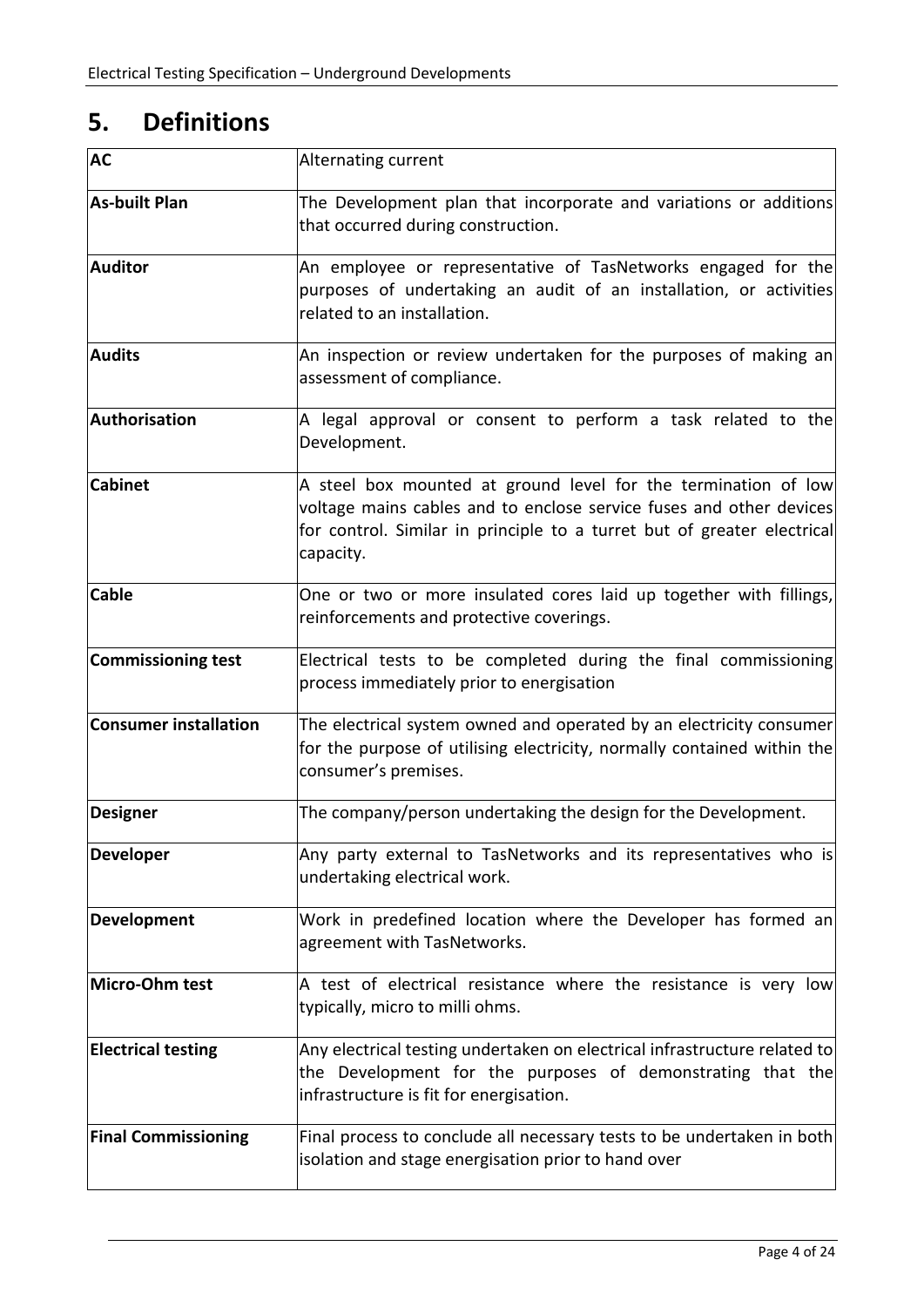| High voltage (HV)                        | Voltages in excess of 1000 volts.                                                                                                                                                                                                                                                                                         |
|------------------------------------------|---------------------------------------------------------------------------------------------------------------------------------------------------------------------------------------------------------------------------------------------------------------------------------------------------------------------------|
| High voltage cable                       | Insulated electrical cables designed to operate at voltages above 1000<br>volts.                                                                                                                                                                                                                                          |
| Laws                                     | Legally binding law, legislation, statute, acts, ordinances, regulations,<br>by-laws, orders, awards and proclamations that are enacted, issued or<br>promulgated by the State of Tasmania or any relevant local authority.                                                                                               |
| Liaison Officer                          | An employee or representative of TasNetworks who acts as the<br>Developer's contact with TasNetworks for the construction, testing<br>and commissioning stages of the Project.                                                                                                                                            |
| Low Voltage (LV)                         | AC voltages in the range of 50 to 1000 volts.                                                                                                                                                                                                                                                                             |
| Low Voltage cable                        | Insulated electrical cables designed to operate at AC voltages below<br>1000 volts.                                                                                                                                                                                                                                       |
| Kiosk substation<br>(Padmount)           | A distribution substation enclosed within a cubicle or container<br>mounted on a concrete base. The substation would usually comprise<br>high voltage switchgear, transformer and a low voltage switchboard.                                                                                                              |
| <b>Insulation resistance</b><br>(Megger) | A manually, battery or motor operated instrument for measuring the<br>insulation resistance of cables and other equipment. To "megger"<br>means to use such an instrument for this purpose. The results of the<br>measurements are megohms thus the term megger has become<br>universal.                                  |
| Phasing                                  | The arrangement of jointing and terminating of cables so that the<br>system is correctly maintained when final connections are made.<br>Colours and numbers on cable cores are not indicative of system<br>phasing and are there for convenience of identification only. Standard<br>phasing is R-W-B from left to right. |
| <b>Point Of Connection</b>               | For underground installations the 'Point of Connection' will usually be<br>in TasNetworks' underground connection point i.e. turret, cabinet,<br>pillar.                                                                                                                                                                  |
| <b>Pre-Commissioning</b>                 | Electrical tests completed during gate 6 of the construction auditing<br>process.                                                                                                                                                                                                                                         |
| <b>Pre-testing audit</b>                 | An Audit undertaken prior to the commencement of electrical testing.                                                                                                                                                                                                                                                      |
| Project                                  | The activity for the purposes of undertaking the Development.                                                                                                                                                                                                                                                             |
| <b>Project Manager</b>                   | The person responsible for the delivery of the Project.                                                                                                                                                                                                                                                                   |
| <b>Routine Audit</b>                     | A pre-defined Audit.                                                                                                                                                                                                                                                                                                      |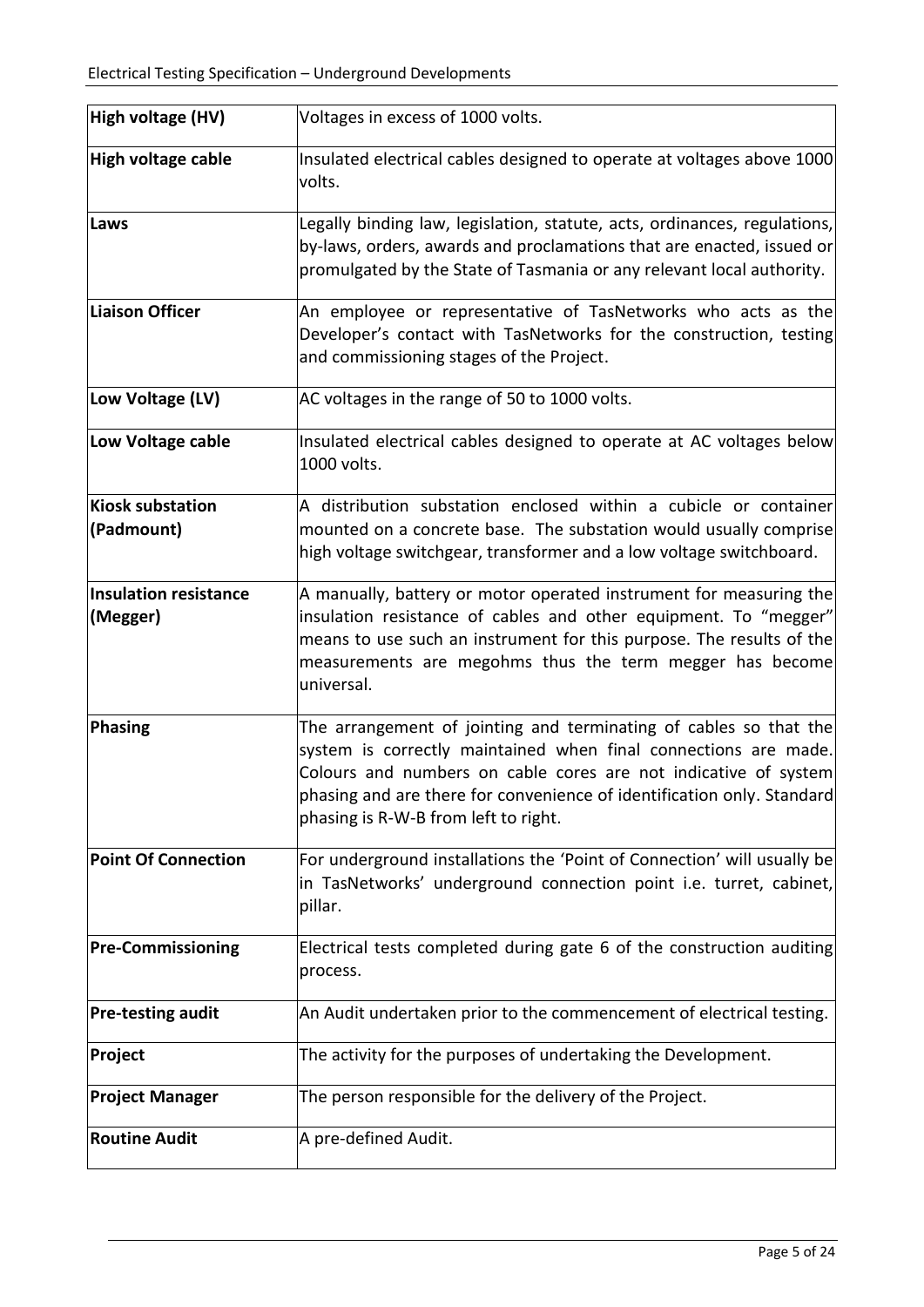| <b>Ring Main Unit (RMU)</b>         | The electrical equipment used for switching high voltage feeders and<br>protecting transformers. See also 'Isolator'. A RMU typically consists<br>of two isolators either side of a circuit breaker to a transformer. |
|-------------------------------------|-----------------------------------------------------------------------------------------------------------------------------------------------------------------------------------------------------------------------|
| Service cable                       | A low voltage underground cable used for the reticulation of low<br>voltage supply.                                                                                                                                   |
| Service fuse                        | The protection between a service cable and consumer's mains. Takes<br>the form of a fuse up to 100 amps per phase or a circuit breaker above<br>100 amps per phase. TasNetworks owns these devices.                   |
| <b>Public light</b>                 | A light standard with luminaire installed in a street. The streetlight<br>includes internal cabling and a protective device, typically a fuse or<br>circuit breaker.                                                  |
| <b>Termination</b><br>(Underground) | A HV or LV cable end fitting or joint where a cable terminates and<br>connects onto electrical equipment.                                                                                                             |
| <b>Test certificate</b>             | A record of electrical testing of electrical equipment.                                                                                                                                                               |
| Turret                              | A box mounted at ground level and made usually of fibreglass for the<br>termination of mains cables and enclosure of service fuses. Used<br>mostly in URDs.                                                           |
| Underground<br>mains                | consumer Wiring owned and maintained by the consumer that is connected at<br>the service fuses or circuit breaker and connects to the main<br>switchboard of an installation.                                         |
| test                                | Very Low Frequency (VLF) A high voltage alternating current electrical test undertaken to prove<br>the integrity of high voltage equipment. The test frequency is typically<br>$0.1$ Hz.                              |
| <b>URD</b>                          | Underground residential development.                                                                                                                                                                                  |
| <b>UD</b>                           | Underground development which includes URD and commercial and<br>industrial subdivisions.                                                                                                                             |

### **6. Prerequisites**

The Developer shall not commence electrical testing until all construction activities have been completed for the installation being tested.

If alterations are made to the installation following testing, then the installation shall be retested. If following testing other works are undertaken that may impact upon the integrity of the installation, then it shall be retested.

## **7. Audits**

TasNetworks will undertake routine audits of the Development. Routine Audits shall be undertaken at pre-defined points. The routine audits are defined in the Construction Specification.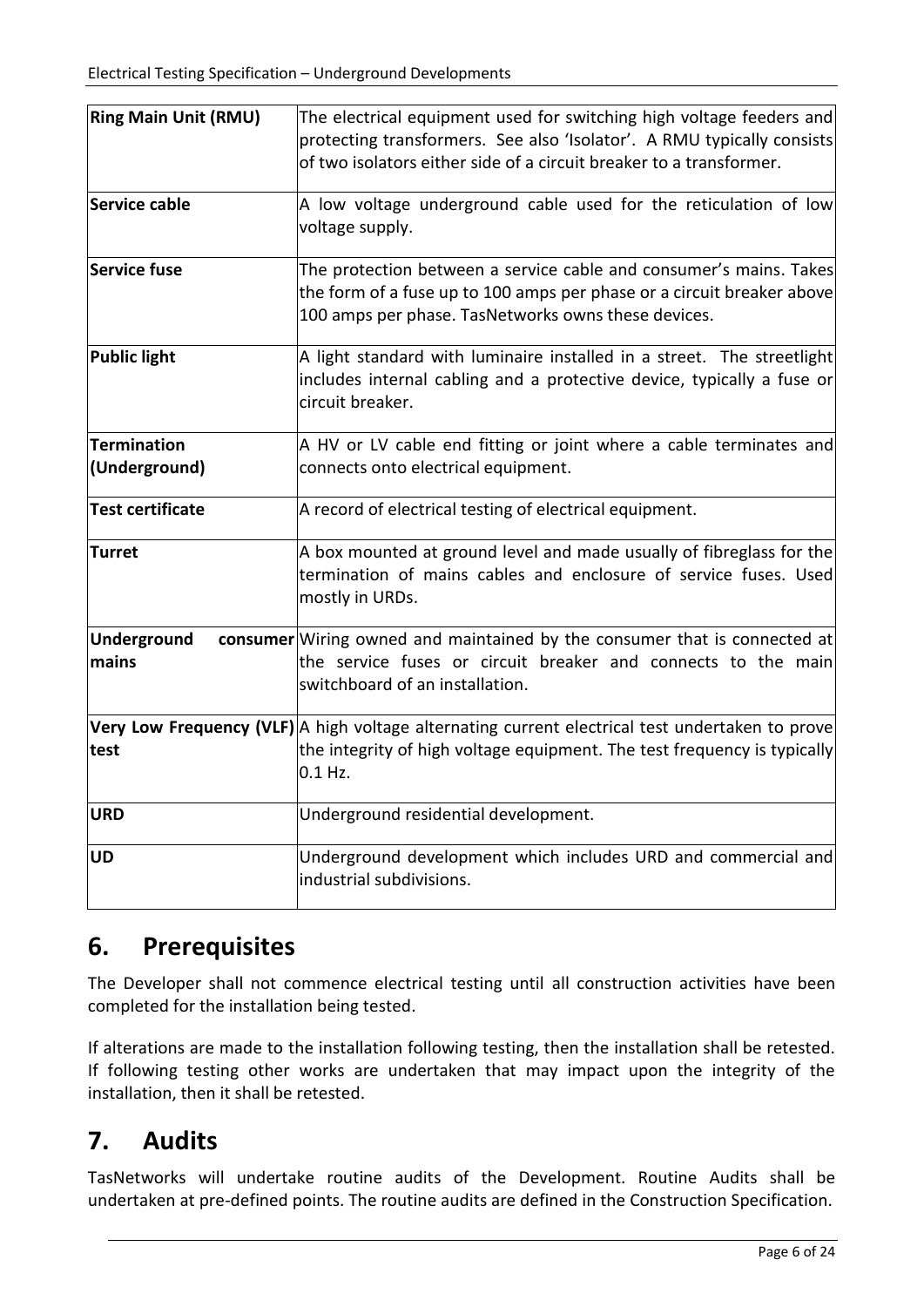Where a Routine Audit is required the Project Manager shall notify the Liaison Officer a minimum of three working days prior to the date of the audit.

Audits are required prior to the commencement of the following project stages:

- Low voltage electrical testing Prior to the commencement of testing
- High voltage electrical testing Prior to the commencement of testing

The Auditor may request to be present for all or part of the electrical testing.

If the Auditor has not witnessed the testing or believes the test results are not satisfactory they may request the testing to be repeated.

TasNetworks reserves the right to undertake unscheduled audits of the development without prior notification to the Developer.

### **8. Electrical testing**

### **8.1 General**

For all electrical testing the testing results shall be recorded on the test certificates listed in Appendix A. Under no circumstance will the AEC break factory terminations or connections on both HV and LV equipment within the Kiosk substation.

The electrical test certificates are as follows:

- High Voltage Cables UD-C-TC-001
- Kiosks equipment including earthing performance UD-PC-TC-002
- HV and LV switchboard UD C-TC-003
- Cable tests UD-PC-TC-004
- Turrets and Cabinets UD-C-TC-005
- UG Furniture UD-E-TC-006

The test certificates shall be completed in full.

For manufacture's test certificate, the format, content and acceptance criteria shall be with prior approval from TasNetworks.

### **8.2 Equipment**

All equipment used for the purposes of electrical testing shall be fit for purpose and compliant with legislative requirements.

Where appropriate, calibration testing of electrical test equipment shall be undertaken, with calibration certificate made available to the Liaison Officer on request.

### **8.3 Test requirements**

The electrical testing requirements have been segregated into pre-commissioning, commissioning and stage energisation tests.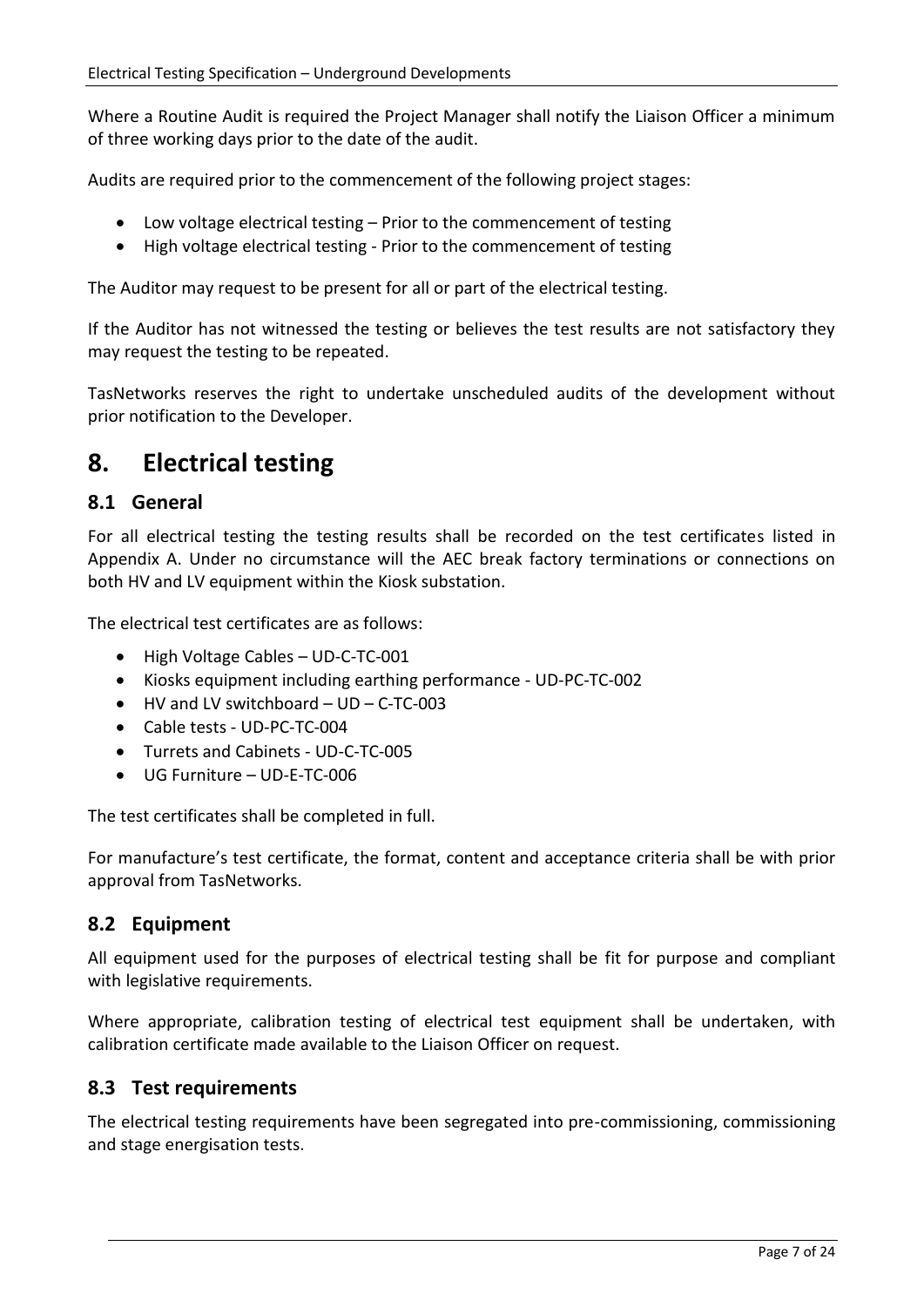#### **8.3.1 Pre-Commissioning tests**

#### **8.3.1.1 Kiosk factory test certificates**

Manufacturer's test certificate shall be provided to cover the kiosk substation and equipment within it.

The minimum factory testing requirements and content of the test certificates are:

- Enclosure inspection certificate
- Equipment type and model
- Serial number
- Paint finish
- Earthing system
- Locking mechanism
- Operation of interior light

HV switchgear test certificate

- Equipment type and model
- Serial number
- Type test for equipment
- Insulation resistance
- AC high voltage withstand test
- Contact resistance (Ductor)
- Timing tests
- Earth switch resistance
- Protection relay operation
- High voltage cable terminations:

#### Transformer test certificate

- Serial number
- Rating
- Phases
- Frequency
- Nominal Voltage Ratio
- Volts Ratio on all tap positions
- Polarity
- No load current at service voltage and normal frequency
- No load losses at service voltage and normal frequency
- Load losses at principal tapping at 75ºC and normal frequency
- Impedance voltage at rated current and at normal frequency on the tapping corresponding to the service voltage.
- Resistance of all windings (cold).
- Insulation Resistance
	- HV to Frame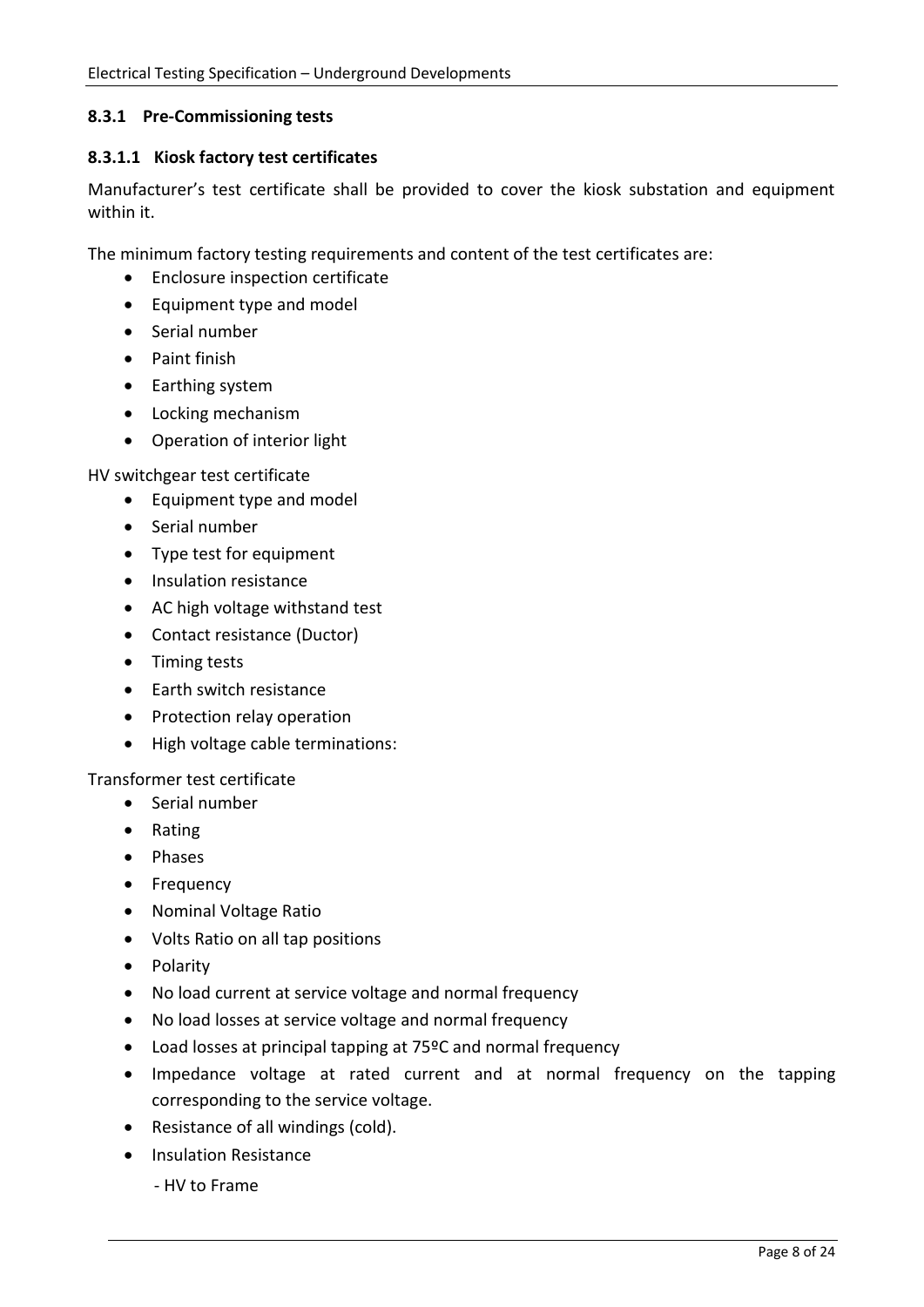- LV to Frame
- HV to LV
- Applied High Voltage Test
	- HV to LV Frame and Earth
	- LV to HV Frame and Earth
- Oil dielectric strength and properties
- Induced over voltage withstand test
- Temperature Rise Test (Type test certificate acceptable)
- Noise level test (Type test certificate acceptable)

LV Switchboard test certificates

- Type test for equipment
- Insulation resistance
- Phasing
- Circuit breaker contact resistance (Ductor)

LV cables:

• Insulation resistance

### **8.3.1.2 Testing requirements**

Kiosk tests

- Transformer winding
	- o Earthing system performance (if applicable). The earthing system shall be tested to demonstrate compliance with the design parameters and AS 2067:2016.
- HV protection
- LV circuit breaker

HV and LV cable test

• Insulation resistance

### **8.3.2 Commissioning tests**

Refer to the Final Commissioning Process in the Construction Audit Process document for more detail.

HV switchgear

- Insulation resistance test
- Operation of line and transformer switches
- Operation of earth switch
- Contact resistance (Ductor test)

Low voltage switchboard

- Insulation resistance test
- Circuit breaker contact resistance (Ductor)
- Phasing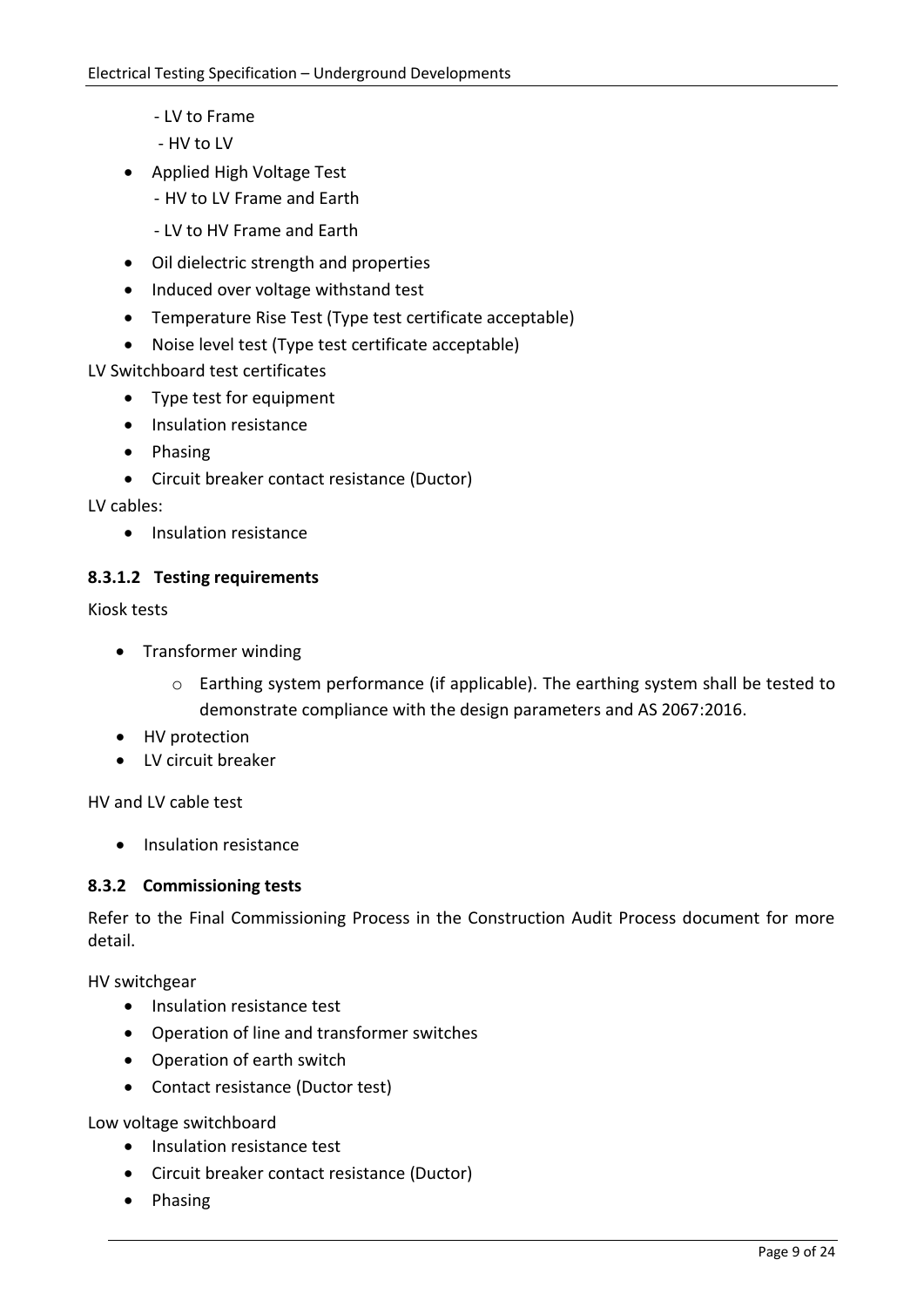Contact resistance of bus bar

Following connection of all cables to termination points, the following tests will be undertaken:

#### HV cables

- Insulation resistance test
- VLF test
- Phasing

#### Turrets

- Insulation resistance
- Phasing
- Polarity

#### Cabinets

- Insulation resistance
- Phasing
- Polarity

Public lights

- Insulation resistance
- Polarity

### **8.3.3 Staged energisation tests**

Once all previous tests have been completed (also refer to Section [9\)](#page-11-0) and proven to be acceptable, TasNetworks will close the upstream protection/isolation. The Developer's contractor will then need to complete stage energistation.

#### Turrets

Toptronic test (network analyser test during staged energisation)

### Cabinets

 Toptronic test (network analyser test during staged energisation) Public lights

# Toptronic test (network analyser test during staged energisation)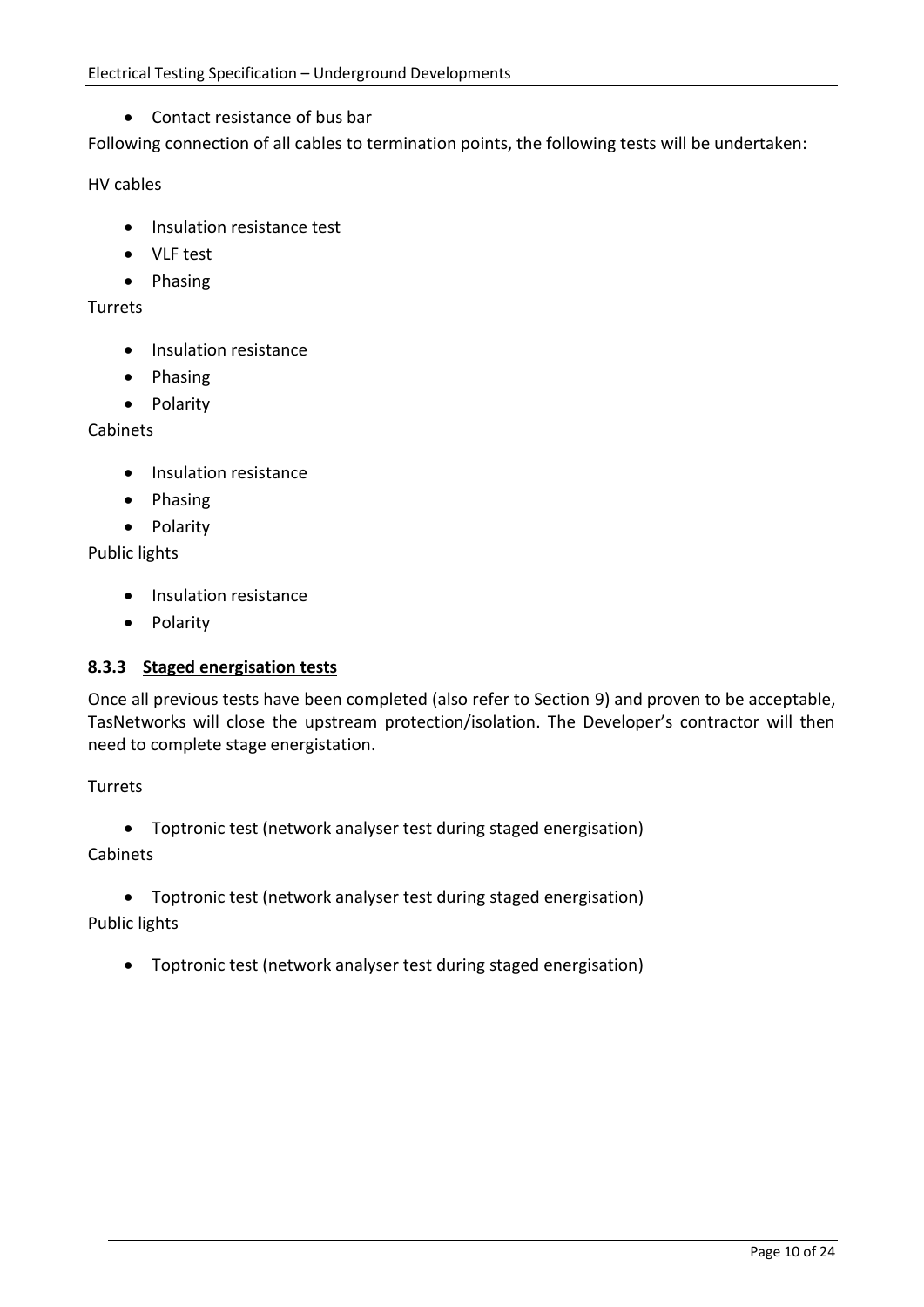# <span id="page-11-0"></span>**9. Testing flowchart**

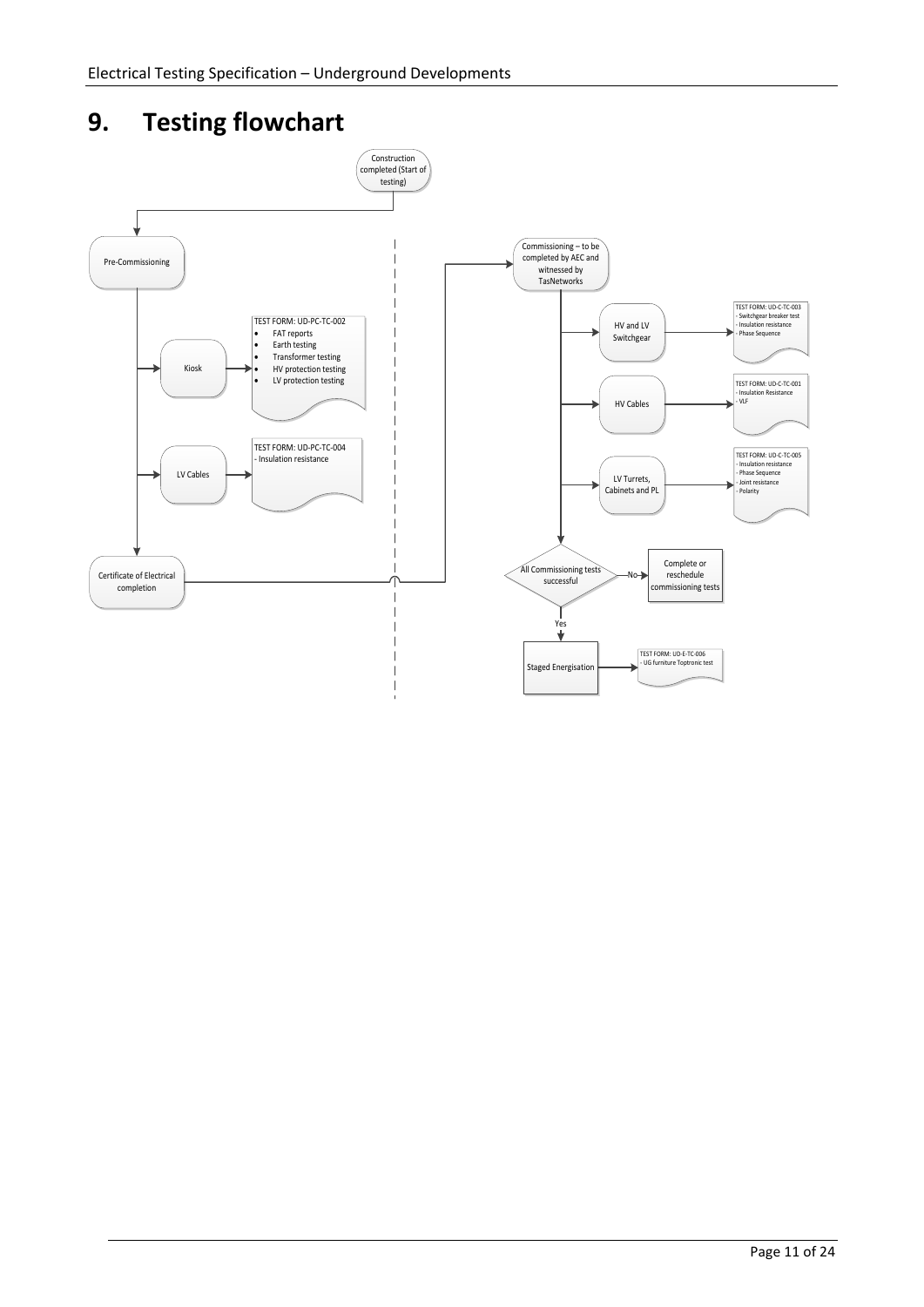### **10. Acceptance criteria**

The acceptance criteria and minimum and/or maximum values for acceptance are defined in Table 1.

| <b>Equipment</b> | Test                        | Value               |
|------------------|-----------------------------|---------------------|
| HV cables        | Insulation resistance       | $>10$ GQ            |
|                  | <b>Farth sheath</b>         | $\leq 0.5 \Omega$   |
| HV switchgear    | Insulation resistance       | $>10$ GQ            |
|                  | Contact resistance (Ductor) | $<$ 300 $\mu\Omega$ |
| Transformer      | Impedance 11 & 22 500 kVA   | 4 %                 |
|                  | 11 & 22 750 kVA             | 5 %                 |
| LV switchgear    | Contact resistance (Ductor) | $<$ 300 μΩ          |
|                  | Insulation resistance       | $>$ 500 M $\Omega$  |
|                  |                             |                     |
| LV earths        | Impedance to earth          | $<$ 500 $\Omega$    |
| LV Circuit       | A-N loop resistance         | $\leq 0.5 \Omega$   |
|                  | Insulation resistance       | $>$ 500 M $\Omega$  |

**Table 1 – Acceptance criteria**

All factory tests that are repeated at site shall be within 10% of the factory test results.

Where the testing undertaken is not to the satisfaction of TasNetworks, TasNetworks reserves the right to request retesting.

### **11. Certificate of Completion**

The Developer shall provide a Certificate of Completion – Electrical to TasNetworks demonstrating that for all the infrastructure installed, the installation is complete, compliant with the design and relevant standards, and the relevant electrical testing has been completed, with the precommissioning test results meeting the requirements of this specification.

The Certificate of Completion – Electrical is provided in the Construction Specification. The certification shall include the pre-commissioning test certificates for all the testing that has been undertaken. All the test certificates templates have been provided in Appendix A of this document.

### **12. Energisation**

The connection of the Development to the TasNetworks' distribution network will be undertaken by TasNetworks. The staged energisation of the Development will be undertaken by the Developers' chosen AEC. Refer to the Final Commissioning Process in the Construction Audit Process document for more detail.

Issue of the Certificate of Acceptance for the network will only occur when the installation has been completed and supporting assurance provided to the satisfaction of TasNetworks.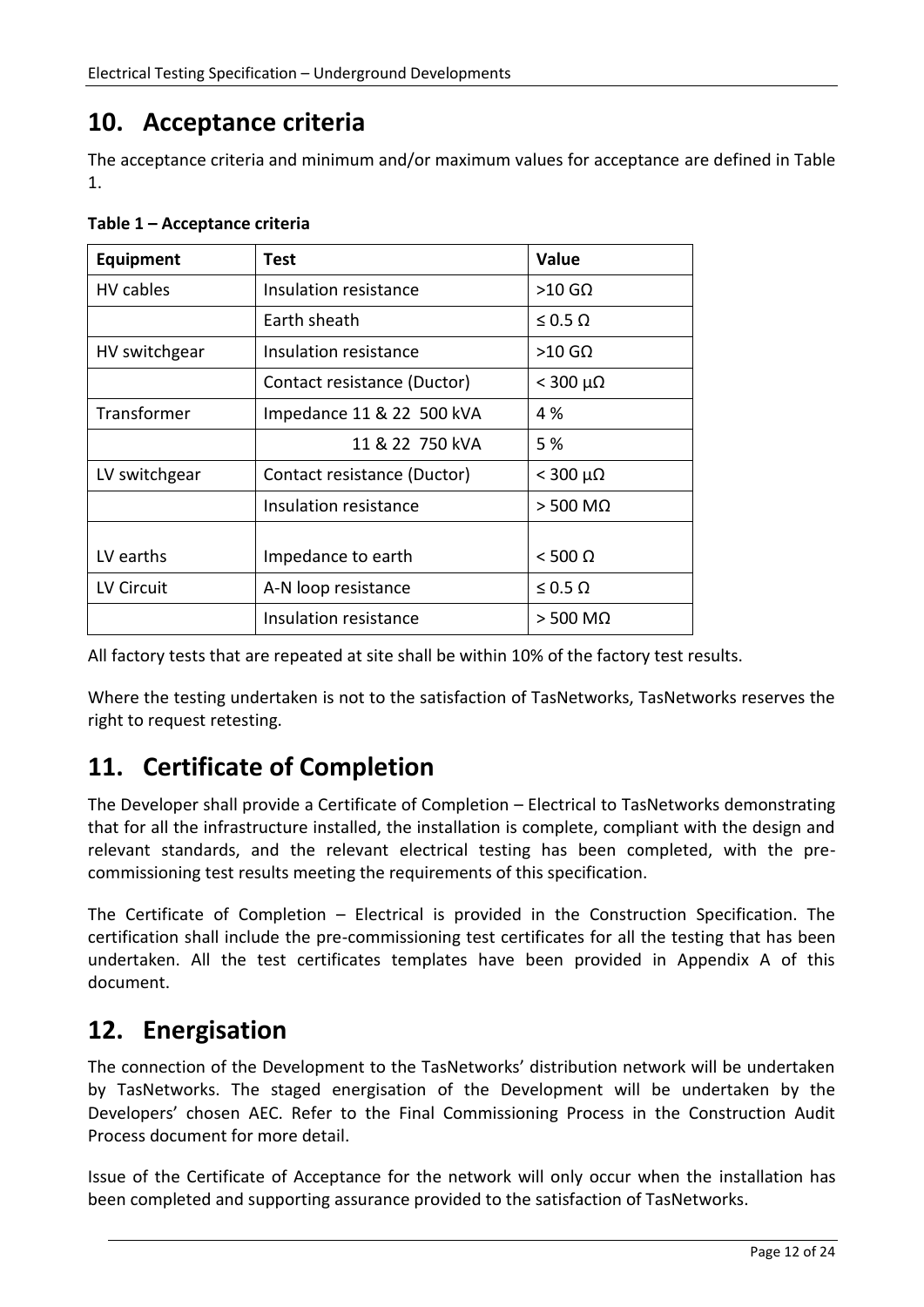### **Appendix A**

The following section contains the test certificates required by the Developer's nominated contractor to complete as part of pre-commissioning, commissioning and staged energisation of the development.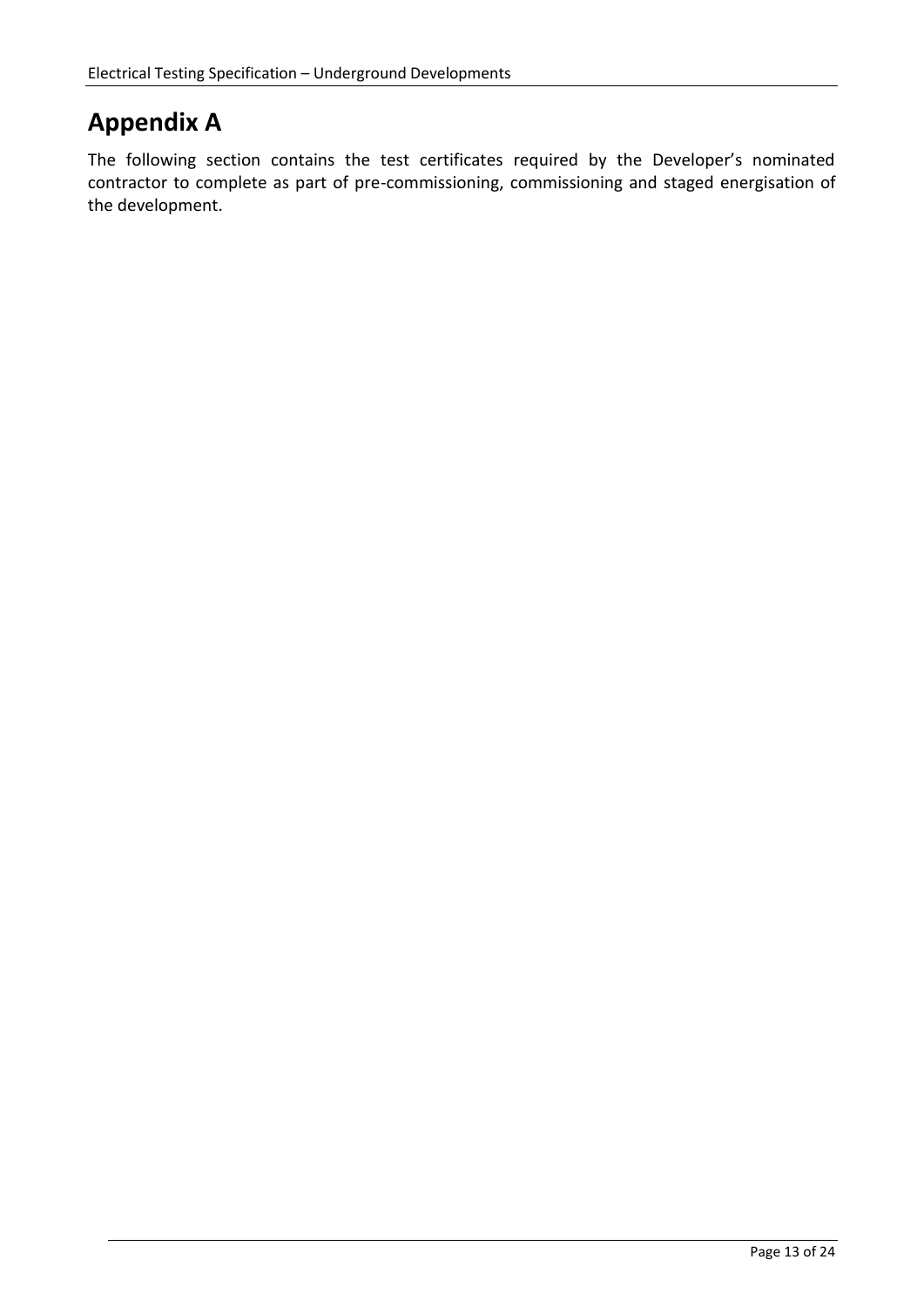

**UD-C-TC-001 DE-ENERGISED**



| Certificate no:                     | Location:                        |  |
|-------------------------------------|----------------------------------|--|
|                                     |                                  |  |
|                                     |                                  |  |
| Reference cable plan or drawing id. |                                  |  |
|                                     |                                  |  |
| Cable origin asset id:              | Cable destination/s asset id(s): |  |
|                                     |                                  |  |

#### **Cable Characteristics:**

| Number of cores:                       | Metallic sheath (lead, al, cu):            |
|----------------------------------------|--------------------------------------------|
| Conductor size ( $mm2$ ) and material: | Armouring Type (steel wire, tape or other) |
| Voltage Rating (11 or 22):             | Oversheath Type (Hessian, pvc, pvc/Hdpe):  |
| Insulation Type (pvc, xlpe, xlpe/tr):  | <b>General Condition:</b>                  |

### **Phase termination to network connection point:**

HV cable phase orientation correct (Crossed phases will not be accepted)

 $Yes \Box$  No  $\Box$ 

### **Phase termination between HV assets:**

HV cable phase orientation correct (Crossed phases will not be accepted)

Yes  $\Box$  No  $\Box$ 

Test equipment: Type:……………………………….. Serial no. ………………………………………

| DOC./VERSION NO. | FORM          | <b>AUTHORISED BY</b> | <b>ISSUE DATE</b> | PAGE        |
|------------------|---------------|----------------------|-------------------|-------------|
| R343633 V3.0     | $UD-C-TC-001$ | Engineering & Design | September 2016    | Page 1 of 2 |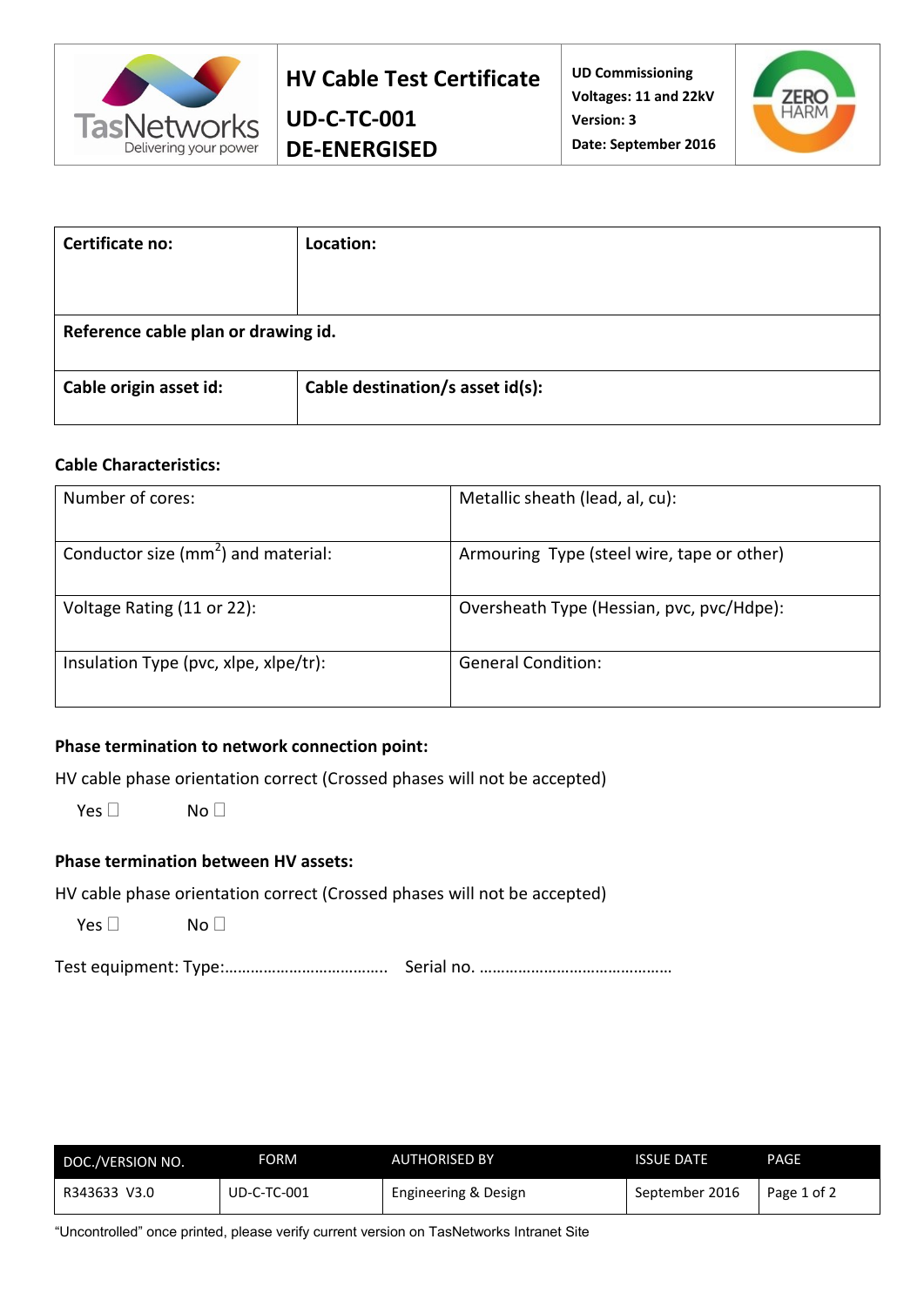

**UD Commissioning Voltages: 11 and 22kV Version: 3 Date: September 2016**



### **An individual test certificate shall be used for each cable once all terminations by AEC/TasNetworks have been completed**

| Cable Id as per SLD: | Destination/Load Connection: | <b>Upstream Connection:</b> |
|----------------------|------------------------------|-----------------------------|
|                      |                              |                             |

**UD-C-TC-001 DE-ENERGISED**

#### **Insulation resistance:**

| Insulation resistance prior to VLF  | Insulation resistance<br>after VLF  |  | Screen test @1kv for 1 min                         |
|-------------------------------------|-------------------------------------|--|----------------------------------------------------|
| <b>HiPot Test</b><br>@5kv for 1 min | <b>HiPot Test</b><br>@5kv for 1 min |  | (If applicable. On-metallic<br>screen cables only) |
| Minimum result >10 G $\Omega$       | Minimum result >10 G $\Omega$       |  | Minimum result (Sc-E) >1 G $\Omega$                |
|                                     |                                     |  |                                                    |
| 1 to $2+3+E$                        | 1 to $2+3+E$                        |  |                                                    |
| 2 to $1+3+E$                        | 2 to $1+3+E$                        |  |                                                    |
| 3 to $1+2+E$                        | 3 to $1+2+E$                        |  |                                                    |

#### **VLF HV Test:**

Test voltages: 19.8 kV (Peak) or 14 kV (RMS) for 11 kV, 34 kV (Peak) or 24 kV (RMS) for 22 kV

| Core: | <b>KVAC</b><br>(RMS) | Applied for<br>(minutes): | Leakage Current<br>(ma) | Pass/Fail |
|-------|----------------------|---------------------------|-------------------------|-----------|
|       |                      |                           |                         |           |
|       |                      |                           |                         |           |
|       |                      |                           |                         |           |

Note:

1. the certificate number + cable id is recommended to be used for reporting in TasNetworks' switching sheet

2. It is recommended a minimum of 15 mins to be applied during VLF testing

Remarks/Comments:

I certify that all work and tests have been completed in accordance with applicable work practices, construction standards, Australian Standards, associated legislation & codes of practice and understand this is a license condition.

| Testers Name: | Company: | EP Licence No: | Date: | Signed : |
|---------------|----------|----------------|-------|----------|
|               |          |                |       |          |

| DOC./VERSION NO. | FORM          | <b>AUTHORISED BY</b> | <b>ISSUE DATE</b> | PAGE        |
|------------------|---------------|----------------------|-------------------|-------------|
| R343633 V3.0     | $UD-C-TC-001$ | Engineering & Design | September 2016    | Page 2 of 2 |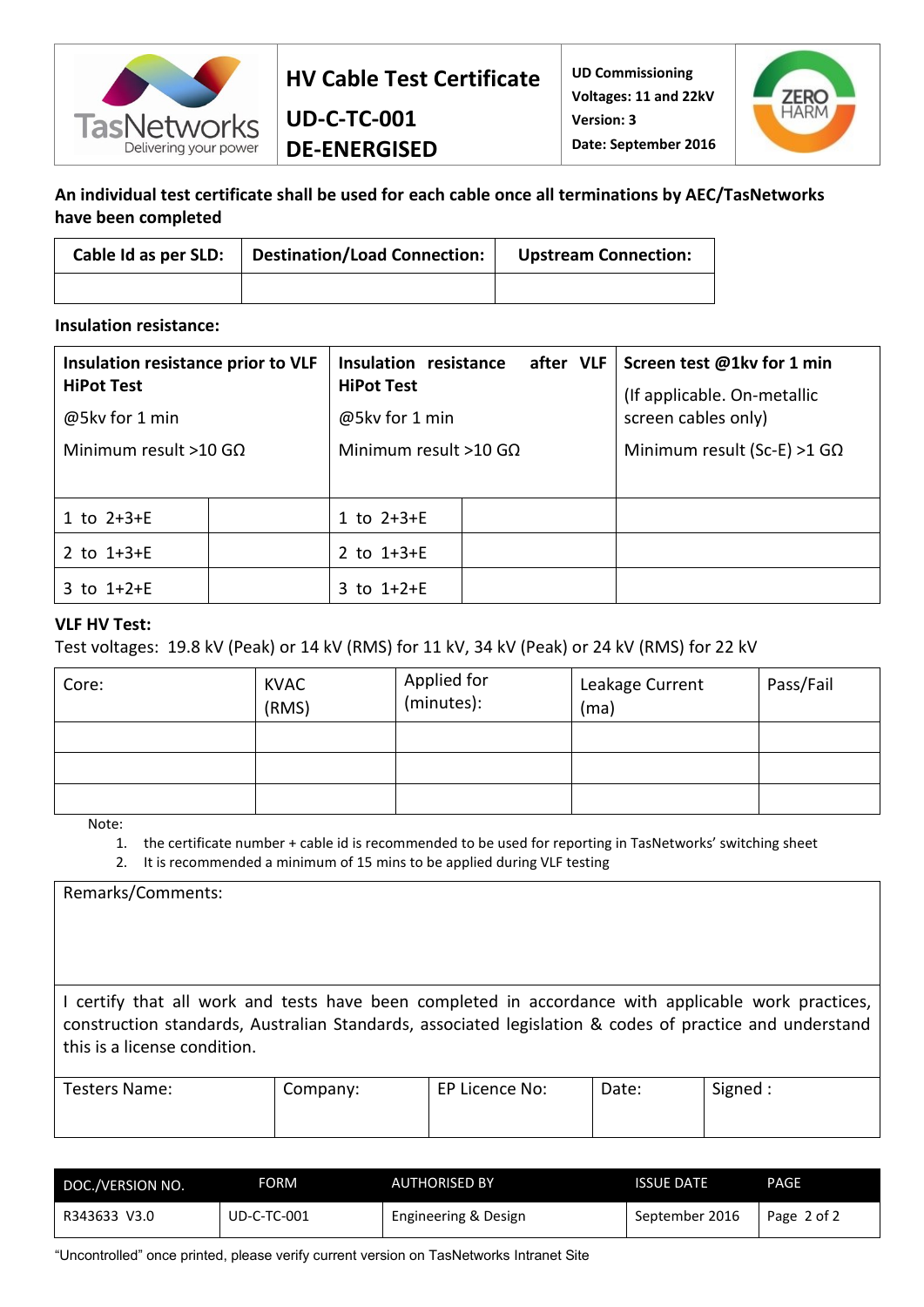

### **Kiosk Test Certificate**

**UD-PC-TC-002 DE-ENERGISED** **UD Pre-Commissioning Sizes: 100 – 1500kVA Voltages: 11 and 22kV Version: 3 Date: September 2016**



| Substation id:                       | Feeder: | Location: |  |
|--------------------------------------|---------|-----------|--|
| T<br>.                               |         |           |  |
| <b>Reference drawings:</b>           |         |           |  |
| Manufacturer's test report for kiosk |         |           |  |
| Test report id                       |         |           |  |
| Date                                 |         |           |  |
| Manufacturer                         |         |           |  |
| Rating (kVA)                         |         |           |  |
| Voltage (kV)                         |         |           |  |
|                                      |         |           |  |

### **HV switchgear test report**

Has manufacturer's test report been sighted and approved, including test results for:

- Insulation resistance
- AC high voltage withstand test
- Contact resistance (Ductor)
- Timing tests
- Earth switch resistance
- Protection relay operation

 $Yes \Box$  No  $\Box$ 

### **LV switchboard**

Has manufacturer's test report been sighted and approved, including test results for:

- Type test for equipment
- Insulation resistance
- Phasing
- Circuit breaker contact resistance (Ductor)

 $Yes \Box$  No  $\Box$ 

#### **Transformer test report**

Has manufacturer's test report been sighted and approved, including test results for:

- Insulation resistance
- AC high voltage withstand test
- Oil dielectric strength and properties
- Ratios (all tap positions)
- Winding resistance
- Impedance
- Phase sequence

 $Yes \Box$   $No \Box$ 

| DOC./VERSION NO. | FORM         | <b>AUTHORISED BY</b> | <b>ISSUE DATE</b> | PAGE        |
|------------------|--------------|----------------------|-------------------|-------------|
| R343633 V3.0     | UD-PC-TC-002 | Engineering & Design | September 2016    | Page 1 of 4 |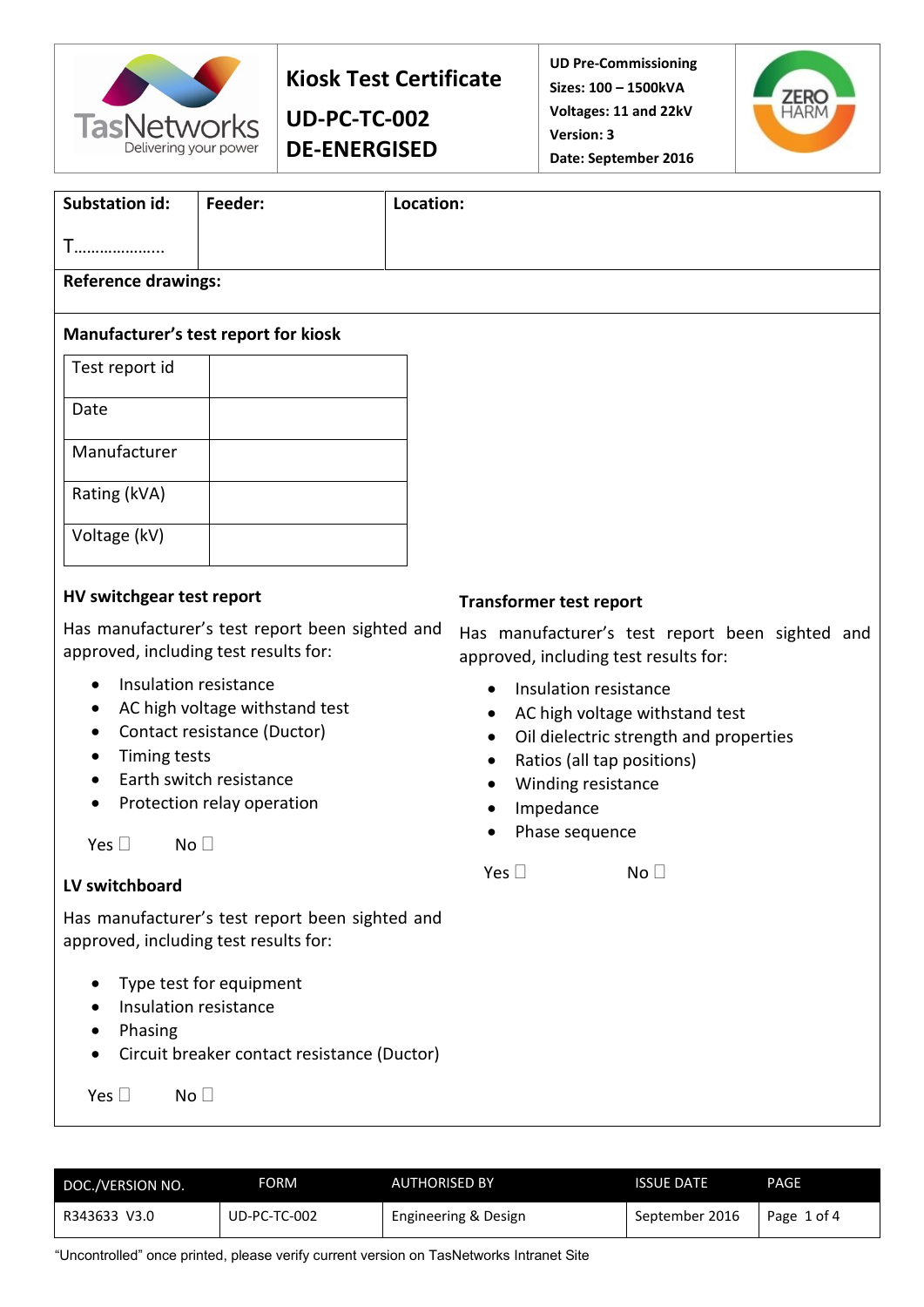

**Kiosk Test Certificate**

**UD-PC-TC-002 DE-ENERGISED** **UD Pre-Commissioning Sizes: 100 – 1500kVA Voltages: 11 and 22kV Version: 3 Date: September 2016**



#### **Transformer**

Note tests must be performed with MEN link temporarily removed. Reinstate after completion of transformer test

|                                                               | Winding                                               | Test voltage                                              | @ 1 minute                    | @ 10 minute                                      |   |
|---------------------------------------------------------------|-------------------------------------------------------|-----------------------------------------------------------|-------------------------------|--------------------------------------------------|---|
|                                                               | HV to LV + Earth                                      | 5kV                                                       |                               |                                                  |   |
|                                                               | HV to Earth                                           | 5kV                                                       |                               |                                                  |   |
|                                                               | LV to HV + Earth                                      | 1 kV                                                      |                               |                                                  |   |
| Phasing of cables correct                                     | $\Box$                                                |                                                           |                               | Breather transport bungs removed (if applicable) | П |
| Connections checked □                                         |                                                       |                                                           | Check for oil leaks           | П                                                |   |
| Name plate present<br>Oil bunding present<br>$\Box$<br>$\Box$ |                                                       |                                                           |                               |                                                  |   |
|                                                               | Bushing secure with no cracks, chips etc              | $\Box$                                                    | Oil level in middle of range: | $\Box$                                           |   |
|                                                               |                                                       |                                                           |                               |                                                  |   |
| High voltage switchgear                                       |                                                       |                                                           |                               |                                                  |   |
|                                                               | Functional test for interlocking of each earth switch |                                                           |                               |                                                  |   |
| Yes $\Box$ No $\Box$                                          |                                                       |                                                           |                               |                                                  |   |
| Pass/Fail                                                     |                                                       |                                                           |                               |                                                  |   |
| All results in milliohms                                      |                                                       |                                                           |                               |                                                  |   |
| Line Earth switch(s)                                          | station earth                                         | Record each earth switch<br>resistance to Kiosk/switching |                               |                                                  |   |

| DOC./VERSION NO. | FORM         | <b>AUTHORISED BY</b> | <b>ISSUE DATE</b> | <b>PAGE</b> |
|------------------|--------------|----------------------|-------------------|-------------|
| R343633 V3.0     | UD-PC-TC-002 | Engineering & Design | September 2016    | Page 2 of 4 |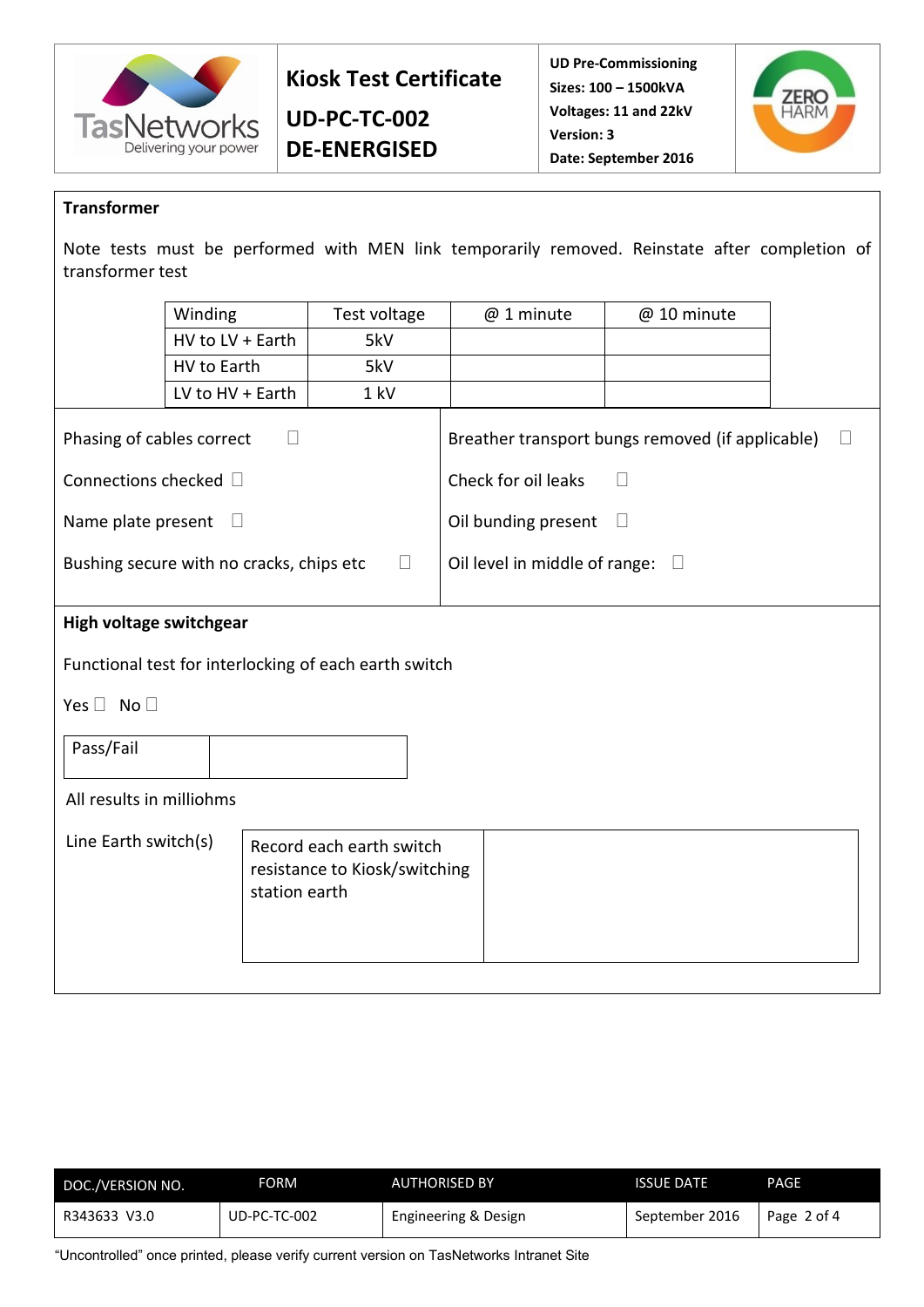

**UD-PC-TC-002 DE-ENERGISED** **UD Pre-Commissioning Sizes: 100 – 1500kVA Voltages: 11 and 22kV Version: 3 Date: September 2016**



| <b>Earth resistance</b>            |                                                                          |                                                                                                                                                                                                                                                                                                                                                                                                                                                  |
|------------------------------------|--------------------------------------------------------------------------|--------------------------------------------------------------------------------------------------------------------------------------------------------------------------------------------------------------------------------------------------------------------------------------------------------------------------------------------------------------------------------------------------------------------------------------------------|
|                                    |                                                                          | Serial no.                                                                                                                                                                                                                                                                                                                                                                                                                                       |
| Location                           | Resistance (Ohms)                                                        |                                                                                                                                                                                                                                                                                                                                                                                                                                                  |
| HV/LV Earth                        |                                                                          |                                                                                                                                                                                                                                                                                                                                                                                                                                                  |
|                                    | Earthing connections checked as per drawings                             | $\Box$ Cable screens earthed (if applicable) $\Box$                                                                                                                                                                                                                                                                                                                                                                                              |
| Transformer neutral earthed $\Box$ | Transformer tank earthed                                                 | Switchgear frames earthed<br>$\Box$                                                                                                                                                                                                                                                                                                                                                                                                              |
| Door earthed $\Box$                | Check all accessible earthing/bonding bolts for tightness                |                                                                                                                                                                                                                                                                                                                                                                                                                                                  |
|                                    | and analysis within a single earthing report of the earth test findings. | The test requirements for demonstrating that the earthing system is fit for purpose shall be developed by<br>the Designer. Where current injection (CIT) test requires temporary interconnection to the remainder of<br>the earthing system, the AEC and TasNetworks Liaison Officer shall coordinate to obtain TasNetworks field<br>staff to issue an Apparatus Interface Statement in accordance with PSSR. The AEC shall provide test results |
| <b>HV Protective devices</b>       |                                                                          |                                                                                                                                                                                                                                                                                                                                                                                                                                                  |
|                                    | via the CT blocks behind the RM6 panel.                                  | HV Protection testing must be completed either using the VAP6 test unit, or via primary injection testing,<br>as no factory connection can be broken to perform testing. Note primary injection points can be accessed                                                                                                                                                                                                                           |
|                                    | Protection functionality installed: Over current □                       | Earth fault (if applicable) $\Box$                                                                                                                                                                                                                                                                                                                                                                                                               |
|                                    |                                                                          |                                                                                                                                                                                                                                                                                                                                                                                                                                                  |
|                                    |                                                                          |                                                                                                                                                                                                                                                                                                                                                                                                                                                  |
|                                    |                                                                          |                                                                                                                                                                                                                                                                                                                                                                                                                                                  |
|                                    |                                                                          |                                                                                                                                                                                                                                                                                                                                                                                                                                                  |
|                                    |                                                                          |                                                                                                                                                                                                                                                                                                                                                                                                                                                  |
|                                    |                                                                          |                                                                                                                                                                                                                                                                                                                                                                                                                                                  |
|                                    |                                                                          |                                                                                                                                                                                                                                                                                                                                                                                                                                                  |
|                                    |                                                                          |                                                                                                                                                                                                                                                                                                                                                                                                                                                  |

| DOC./VERSION NO. | FORM           | <b>AUTHORISED BY</b> | <b>ISSUE DATE</b> | PAGE        |
|------------------|----------------|----------------------|-------------------|-------------|
| R343633 V3.0     | $UD-PC-TC-002$ | Engineering & Design | September 2016    | Page 3 of 4 |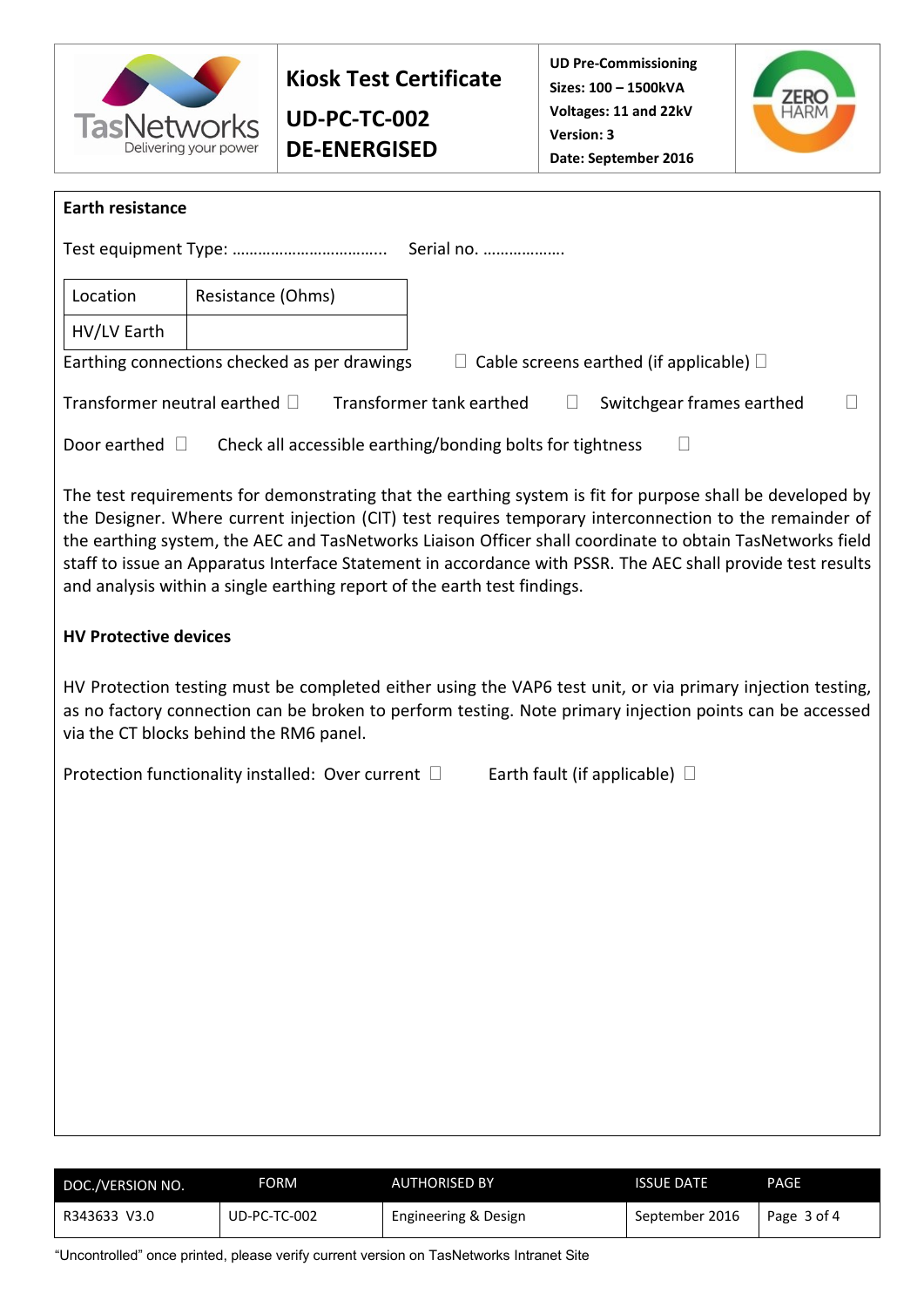

### **Kiosk Test Certificate**

**UD-PC-TC-002 DE-ENERGISED** **UD Pre-Commissioning Sizes: 100 – 1500kVA Voltages: 11 and 22kV Version: 3 Date: September 2016**



|                                                                                                         |          | Serial no.                                                      |              |         |
|---------------------------------------------------------------------------------------------------------|----------|-----------------------------------------------------------------|--------------|---------|
|                                                                                                         | Setting  | Minimum<br>pick up                                              | Variance (%) |         |
| Over current                                                                                            |          |                                                                 |              |         |
| Earth fault (if applicable)                                                                             |          |                                                                 |              |         |
|                                                                                                         | Setting  | Minimum<br>pick up                                              | Variance (%) |         |
| Over current                                                                                            |          |                                                                 |              |         |
| Earth fault (if applicable)                                                                             |          |                                                                 |              |         |
|                                                                                                         |          |                                                                 |              |         |
| Low Voltage Switchgear                                                                                  |          |                                                                 |              |         |
|                                                                                                         |          | Insulation Resistance Test @ 1kV With Transformer isolator open |              |         |
|                                                                                                         |          | A+B+C (Supply side of circuit breaker) to                       |              |         |
|                                                                                                         |          | A+B+C (Network side of circuit breaker)                         |              |         |
| Circuit breaker 1 (open)                                                                                |          |                                                                 |              |         |
| Circuit breaker 2 (open)                                                                                |          |                                                                 |              |         |
| Circuit breaker 3 (open)                                                                                |          |                                                                 |              |         |
| Circuit breaker 4 (open)                                                                                |          |                                                                 |              |         |
| <b>Phase sequence</b>                                                                                   |          |                                                                 |              |         |
| $A-B-C$                                                                                                 | $C-B-A$  |                                                                 |              |         |
|                                                                                                         |          |                                                                 |              |         |
|                                                                                                         |          |                                                                 |              |         |
|                                                                                                         |          |                                                                 |              |         |
| Remarks/Comments:                                                                                       |          |                                                                 |              |         |
| I certify that all work and tests have been completed in accordance with applicable work practices,     |          |                                                                 |              |         |
| construction standards, Australian Standards, associated legislation & codes of practice and understand |          |                                                                 |              |         |
| this is a license condition.                                                                            |          |                                                                 |              |         |
| <b>Testers Name:</b>                                                                                    | Company: | EP Licence No:                                                  | Date:        | Signed: |
|                                                                                                         |          |                                                                 |              |         |

| DOC./VERSION NO. | FORM           | <b>AUTHORISED BY</b> | <b>ISSUE DATE</b> | PAGE        |
|------------------|----------------|----------------------|-------------------|-------------|
| R343633 V3.0     | $UD-PC-TC-002$ | Engineering & Design | September 2016    | Page 4 of 4 |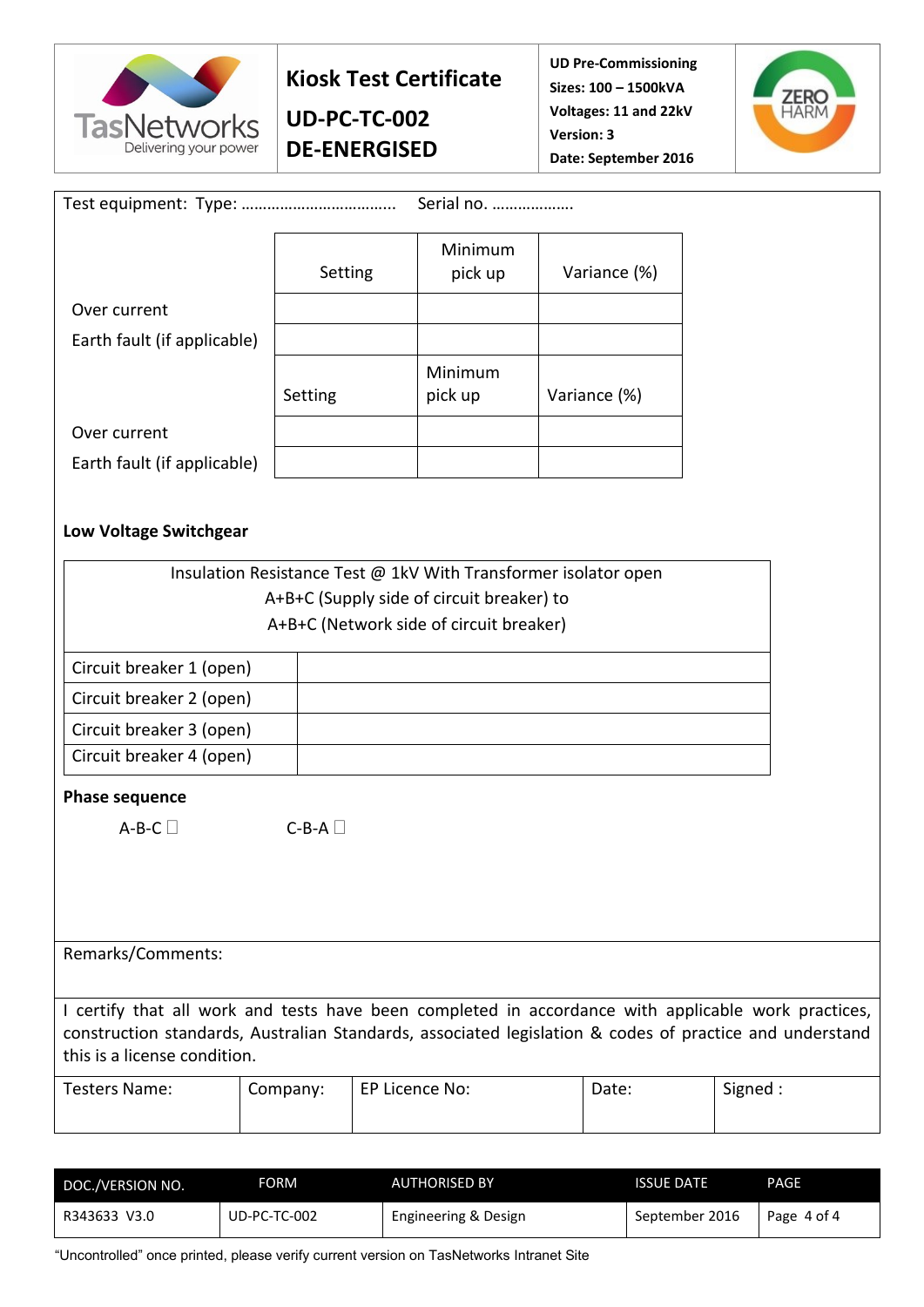

### **HV and LV Switchgear Test Certificate**

### **Sizes: 500 – 1500kVA Voltages: 11 and 22kV Version: 3 Date: September 2016**

**UD Commissioning** 



| <b>High Voltage switchgear</b>                        |                             |                        |                             |                |                |                           |                |
|-------------------------------------------------------|-----------------------------|------------------------|-----------------------------|----------------|----------------|---------------------------|----------------|
| Insulation resistance (prior to HV cable termination) |                             |                        |                             |                |                |                           |                |
|                                                       |                             |                        |                             | Serial no.     |                |                           |                |
| All results in Mega Ohms                              |                             |                        |                             |                |                |                           |                |
| Kiosk:                                                |                             |                        |                             |                |                |                           |                |
| HV switchgear<br>(at 5kV)                             |                             | All switches closed/   |                             | A to B+C+Earth | B to A+C+Earth |                           | C to B+C+Earth |
|                                                       |                             | circuit breakers open  |                             |                |                |                           |                |
| Correct operation of:                                 |                             |                        |                             |                |                |                           |                |
| Line switch 1                                         |                             | $\Box$                 |                             |                |                |                           |                |
|                                                       | Circuit Breaker             | $\Box$                 |                             |                |                |                           |                |
| Line switch 2                                         |                             | П                      |                             |                |                |                           |                |
| Line switch 3                                         |                             | П                      |                             |                |                |                           |                |
|                                                       | Earth switches              | П                      |                             |                |                |                           |                |
| Switching station:                                    |                             |                        |                             |                |                |                           |                |
| HV switchgear                                         |                             | All switches / circuit |                             | A to B+C+Earth | B to A+C+Earth |                           | C to B+C+Earth |
| (at 5kV)                                              | breakers closed             |                        |                             |                |                |                           |                |
| Correct operation of:                                 |                             |                        |                             |                |                |                           |                |
| Line switch 1                                         |                             | $\Box$                 |                             |                |                |                           |                |
| Line switch 2                                         |                             | $\Box$                 |                             |                |                |                           |                |
| Line switch 3                                         |                             | $\mathbf{I}$           |                             |                |                |                           |                |
| Line switch 4                                         |                             | $\Box$                 |                             |                |                |                           |                |
|                                                       | Earth switches              | $\Box$                 |                             |                |                |                           |                |
| Tap changer position:                                 |                             |                        |                             |                |                |                           |                |
| $\mathbf{1}$<br>$(+10%)$                              | $\overline{2}$<br>$(+7.5%)$ | 3<br>$(+5%)$           | $\overline{4}$<br>$(+2.5%)$ | 5<br>(0%)      | 6<br>$(-2.5%)$ | $\overline{7}$<br>$(-5%)$ | 8<br>$(-7%)$   |
| $\Box$                                                | П                           | $\Box$                 | $\Box$                      | $\Box$         | $\Box$         | $\Box$                    | $\Box$         |

| DOC./VERSION NO. | FORM               | <b>AUTHORISED BY</b> | <b>ISSUE DATE</b> | PAGE        |
|------------------|--------------------|----------------------|-------------------|-------------|
| R343633 V3.0     | <b>UD-C-TC-003</b> | Engineering & Design | September 2016    | Page 1 of 4 |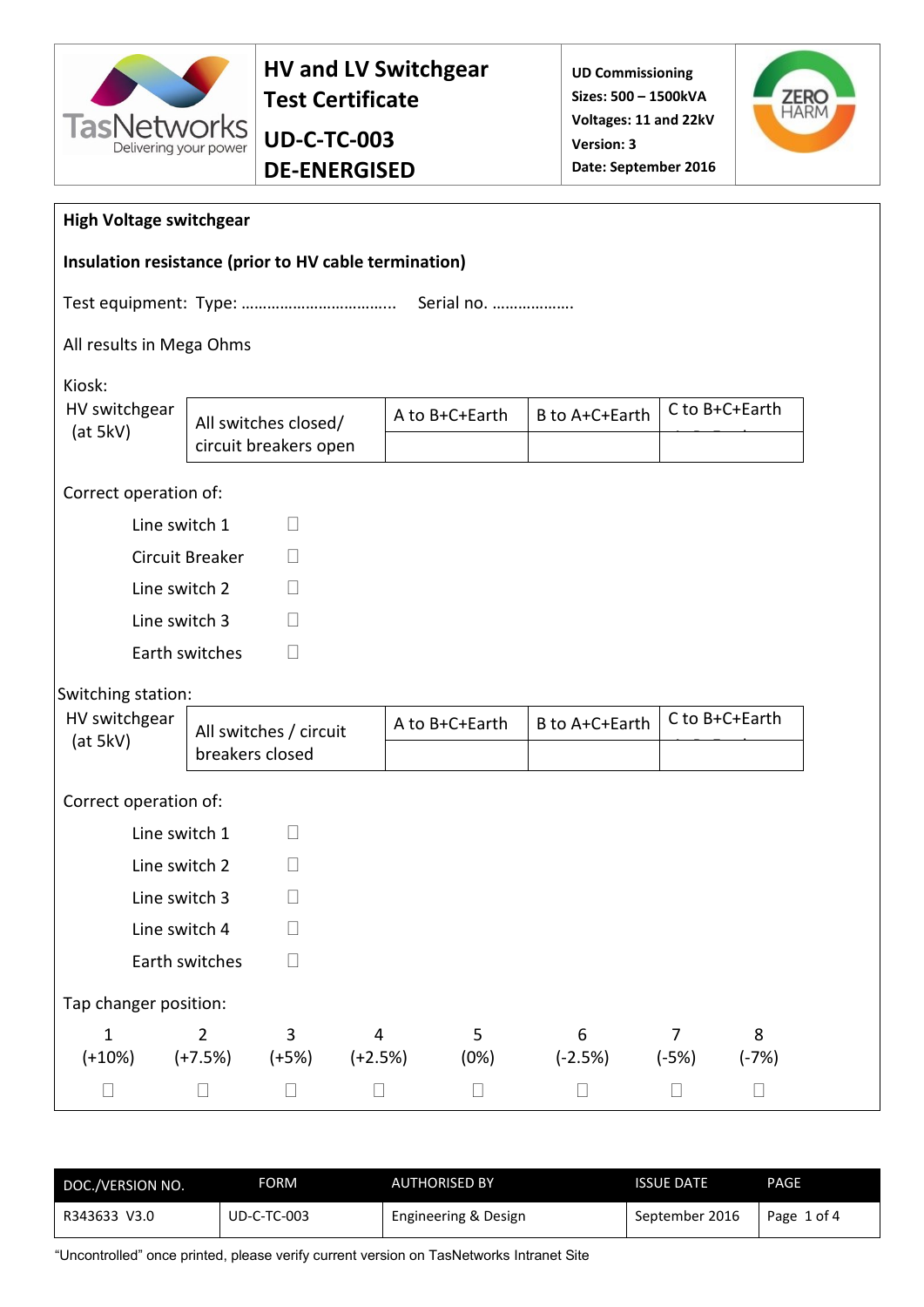

### **UD-C-TC-003 DE-ENERGISED**



| Low voltage switchboard                                                                                                                                                                                        |          |          |                   |                   |  |                |                         |  |  |
|----------------------------------------------------------------------------------------------------------------------------------------------------------------------------------------------------------------|----------|----------|-------------------|-------------------|--|----------------|-------------------------|--|--|
|                                                                                                                                                                                                                |          |          |                   |                   |  |                |                         |  |  |
| Insulation resistance @1000 volts for 1 minute (All results in Mega ohms)                                                                                                                                      |          |          |                   |                   |  |                |                         |  |  |
| <b>Device</b>                                                                                                                                                                                                  |          |          | A to B+C+Earth    |                   |  | B to A+C+Earth | $C$ to $A + B + E$ arth |  |  |
| All circuit breakers and transformer links<br>open                                                                                                                                                             |          |          |                   |                   |  |                |                         |  |  |
| <b>Completion of testing</b>                                                                                                                                                                                   |          |          |                   |                   |  |                |                         |  |  |
| At the completion of testing all high voltage and low voltage switches/circuit breakers shall be left in the<br>open position.                                                                                 |          |          |                   |                   |  |                |                         |  |  |
| High voltage:<br>Open                                                                                                                                                                                          |          |          | Low voltage:      | Open              |  |                |                         |  |  |
| Line switch 1<br>$\vert \ \ \vert$                                                                                                                                                                             |          | Isolator |                   | $\Box$            |  |                |                         |  |  |
| Circuit breaker<br>$\Box$                                                                                                                                                                                      |          |          | Circuit breaker 1 | $\vert \ \ \vert$ |  |                |                         |  |  |
| $\vert \ \ \vert$<br>Line switch 2                                                                                                                                                                             |          |          | Circuit breaker 2 | $\Box$            |  |                |                         |  |  |
| $\vert \ \ \vert$<br>Line switch 3                                                                                                                                                                             |          |          | Circuit breaker 3 | $\mathbf{I}$      |  |                |                         |  |  |
| $\Box$<br>Earth switch                                                                                                                                                                                         |          |          | Circuit breaker 4 | $\mathbf{I}$      |  |                |                         |  |  |
| Remarks/Comments:                                                                                                                                                                                              |          |          |                   |                   |  |                |                         |  |  |
|                                                                                                                                                                                                                |          |          |                   |                   |  |                |                         |  |  |
|                                                                                                                                                                                                                |          |          |                   |                   |  |                |                         |  |  |
|                                                                                                                                                                                                                |          |          |                   |                   |  |                |                         |  |  |
|                                                                                                                                                                                                                |          |          |                   |                   |  |                |                         |  |  |
|                                                                                                                                                                                                                |          |          |                   |                   |  |                |                         |  |  |
| I certify that all work and tests have been completed in accordance with applicable work practices,<br>construction standards, Australian Standards, associated legislation & codes of practice and understand |          |          |                   |                   |  |                |                         |  |  |
| this is a license condition.                                                                                                                                                                                   |          |          |                   |                   |  |                |                         |  |  |
| <b>Testers Name:</b>                                                                                                                                                                                           | Company: |          | EP Licence No:    |                   |  | Date:          | Signed:                 |  |  |
|                                                                                                                                                                                                                |          |          |                   |                   |  |                |                         |  |  |

| DOC./VERSION NO. | FORM               | <b>AUTHORISED BY</b> | <b>ISSUE DATE</b> | PAGE        |
|------------------|--------------------|----------------------|-------------------|-------------|
| R343633 V3.0     | <b>UD-C-TC-003</b> | Engineering & Design | September 2016    | Page 2 of 4 |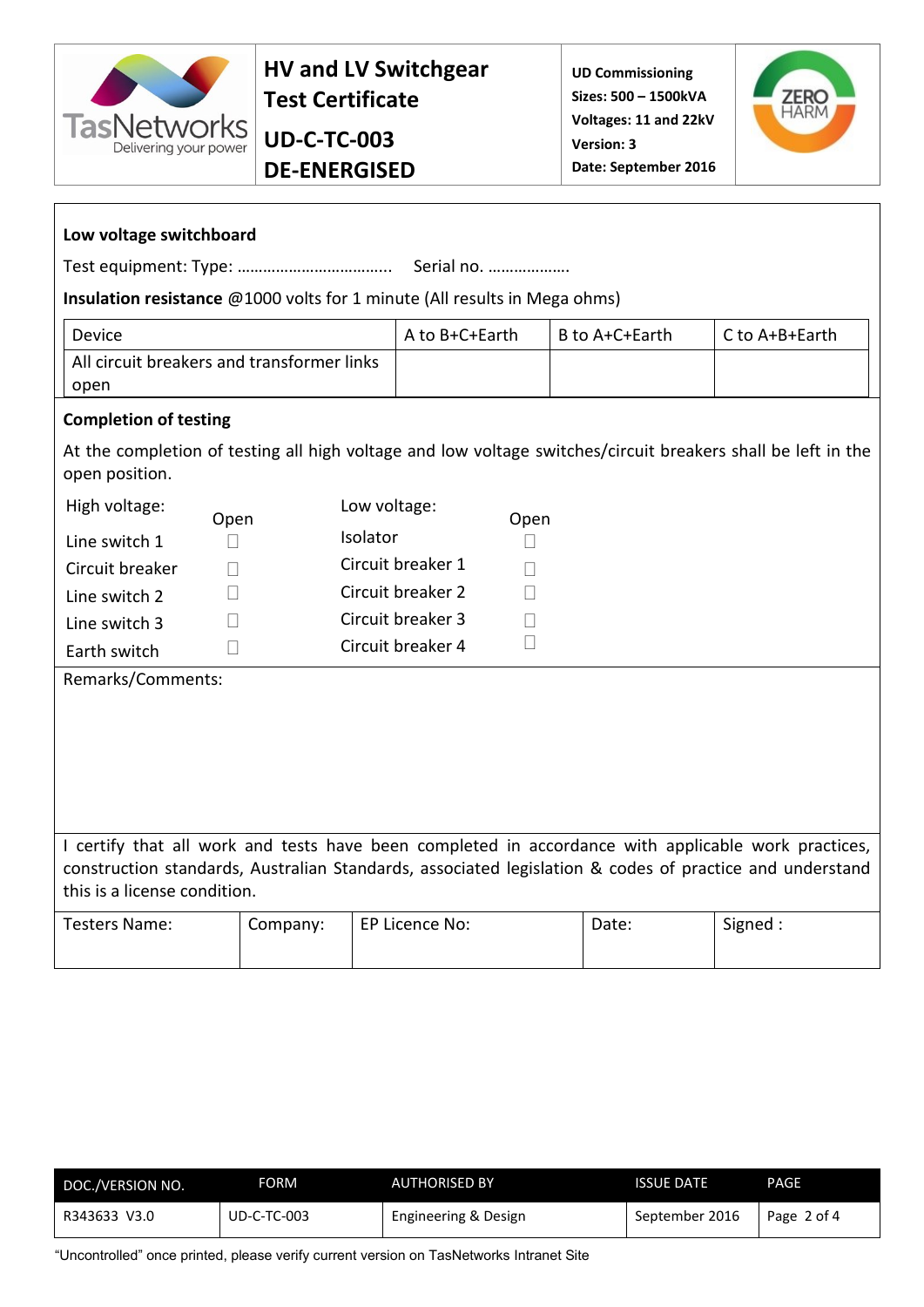

**UD-PC-TC-004 DE-ENERGISED**

**UD Pre - Commissioning Voltages: 400 and 230 V Version: 3 Date: September 2016**



### **Certificate no: Location:**

**Reference drawings:**

#### **Insulation resistance** (All results in Mega ohms)

Each cable shall have its insulation resistance measured before termination.

### **HV Distribution circuits** @5000 volts for 1 minute

| Cable ID or label | R-Screen | W-Screen | B-Screen | $R-W$ | $R-B$ | $W-B$ | Screen -E |
|-------------------|----------|----------|----------|-------|-------|-------|-----------|
|                   |          |          |          |       |       |       |           |
|                   |          |          |          |       |       |       |           |

### **LV Distribution circuits** @1000 volts for 1 minute

| Cable ID or<br>label | $R-N$ | $W-N$ | $B-N$ | $R-W$ | $R-B$ | $W-B$ | $R-E$ | W-E | B-E | N-E |
|----------------------|-------|-------|-------|-------|-------|-------|-------|-----|-----|-----|
|                      |       |       |       |       |       |       |       |     |     |     |
|                      |       |       |       |       |       |       |       |     |     |     |
|                      |       |       |       |       |       |       |       |     |     |     |

### **Streetlight circuits** @500 volts for 1 minute

(Neutral and earth to be disconnected at supply/cabinet)

| Cable origin     | Cable destination |              |                |                 |
|------------------|-------------------|--------------|----------------|-----------------|
| (Turret/cabinet) | (Streetlight)     | Active-Earth | Active-Neutral | Neutral - Earth |
|                  |                   |              |                |                 |
|                  |                   |              |                |                 |
|                  |                   |              |                |                 |

| Remarks/Comments:                                                                                                                                                                                                                                                                                                  |              |                      |                   |  |             |  |  |  |  |
|--------------------------------------------------------------------------------------------------------------------------------------------------------------------------------------------------------------------------------------------------------------------------------------------------------------------|--------------|----------------------|-------------------|--|-------------|--|--|--|--|
| I certify that all work and tests have been completed in accordance with applicable work practices,<br>construction standards, Australian Standards, associated legislation & codes of practice and understand<br>this is a license condition.<br>Signed :<br>Testers Name:<br>EP Licence No:<br>Date:<br>Company: |              |                      |                   |  |             |  |  |  |  |
|                                                                                                                                                                                                                                                                                                                    |              |                      |                   |  |             |  |  |  |  |
| DOC./VERSION NO.                                                                                                                                                                                                                                                                                                   | <b>FORM</b>  | <b>AUTHORISED BY</b> | <b>ISSUE DATE</b> |  | <b>PAGE</b> |  |  |  |  |
| R343770 V3.0                                                                                                                                                                                                                                                                                                       | UD-PC-TC-004 | Engineering & Design | September 2016    |  | Page 1 of 1 |  |  |  |  |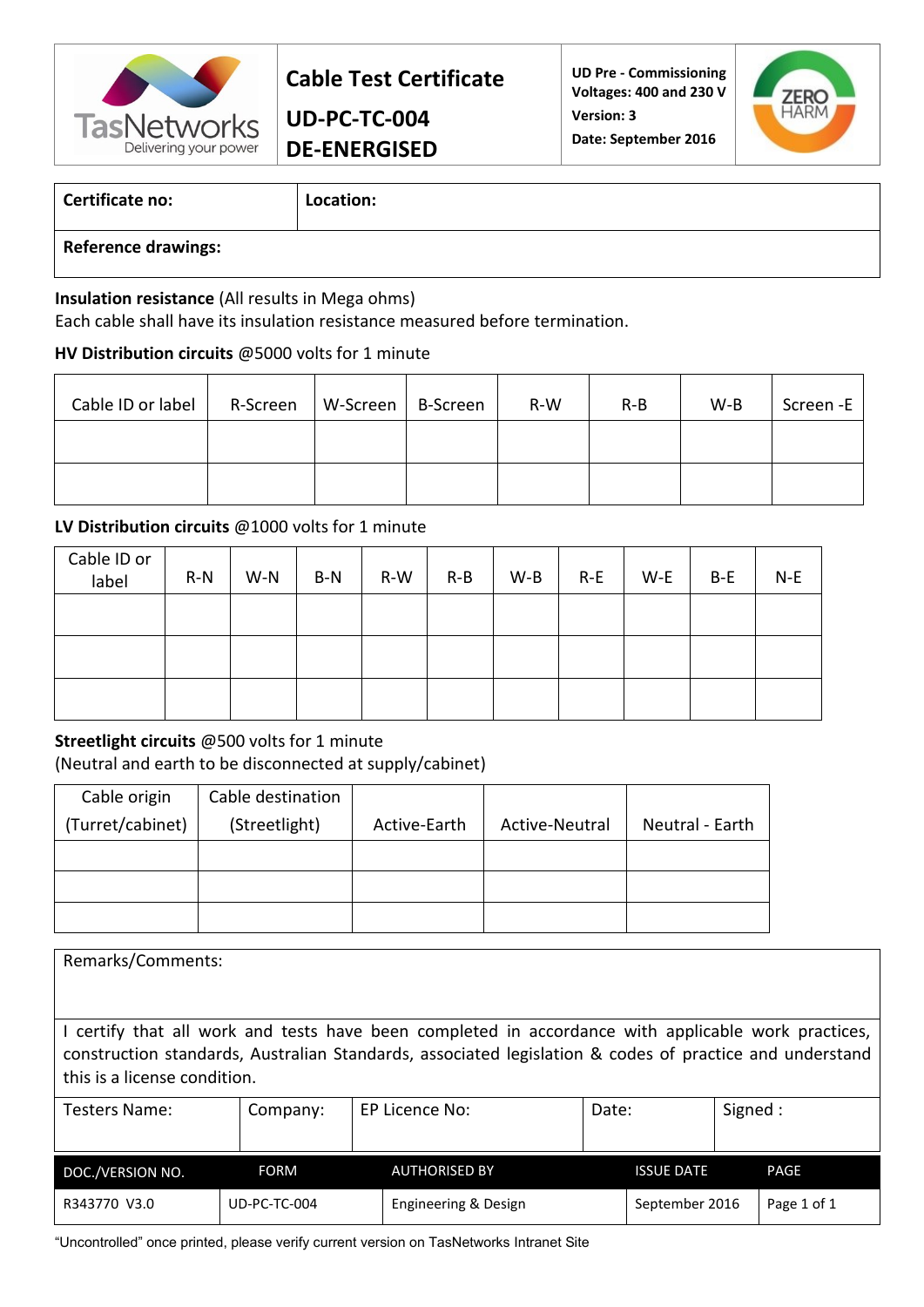

**LV Turrets, cabinets & streetlights Test Certificate**

**UD Commissioning Voltages: 400 and 230 V Version: 3 Date: September 2016**



**UD-C-TC-005 DE-ENERGISED**

| Certificate no:            | Location: |
|----------------------------|-----------|
| Sheet:                     |           |
| <b>Reference drawings:</b> |           |

### **Insulation resistance** (All results in Mega ohms)

Each LV circuit shall have its insulation resistance measured once all terminations have been completed.

### **Turrets/cabinets (street light fuse out)**

| Asset                             |                    | Insulation resistance ( $M\Omega$ ) |                                     |                  |     |  |                           |       |       |       |                  |
|-----------------------------------|--------------------|-------------------------------------|-------------------------------------|------------------|-----|--|---------------------------|-------|-------|-------|------------------|
| id.                               | $R-E$              | W-E                                 |                                     | B-E              | W-N |  | $B-N$                     | $R-W$ | $R-B$ | $W-B$ | correct<br>(Y/N) |
|                                   |                    |                                     |                                     |                  |     |  |                           |       |       |       |                  |
|                                   |                    |                                     |                                     |                  |     |  |                           |       |       |       |                  |
|                                   |                    |                                     |                                     |                  |     |  |                           |       |       |       |                  |
|                                   |                    |                                     |                                     |                  |     |  |                           |       |       |       |                  |
|                                   | <b>Streetlight</b> |                                     | Insulation resistance ( $M\Omega$ ) |                  |     |  |                           |       |       |       |                  |
| treet light fuse<br>ut) Asset id. |                    | Active-Earth                        |                                     | Active - Neutral |     |  | Polarity correct<br>(Y/N) |       |       |       |                  |
|                                   |                    |                                     |                                     |                  |     |  |                           |       |       |       |                  |
|                                   |                    |                                     |                                     |                  |     |  |                           |       |       |       |                  |
|                                   |                    |                                     |                                     |                  |     |  |                           |       |       |       |                  |
|                                   |                    |                                     |                                     |                  |     |  |                           |       |       |       |                  |

| Remarks/Comments:                                                                                                                                                                                                                              |          |                |       |          |
|------------------------------------------------------------------------------------------------------------------------------------------------------------------------------------------------------------------------------------------------|----------|----------------|-------|----------|
| I certify that all work and tests have been completed in accordance with applicable work practices,<br>construction standards, Australian Standards, associated legislation & codes of practice and understand<br>this is a license condition. |          |                |       |          |
| Testers Name:                                                                                                                                                                                                                                  | Company: | EP Licence No: | Date: | Signed : |

| DOC./VERSION NO. | FORM               | <b>AUTHORISED BY</b> | <b>ISSUE DATE</b> | PAGF        |
|------------------|--------------------|----------------------|-------------------|-------------|
| V1.0<br>R343884  | <b>UD-C-TC-005</b> | Engineering & Design | September 2016    | Page 1 of 1 |